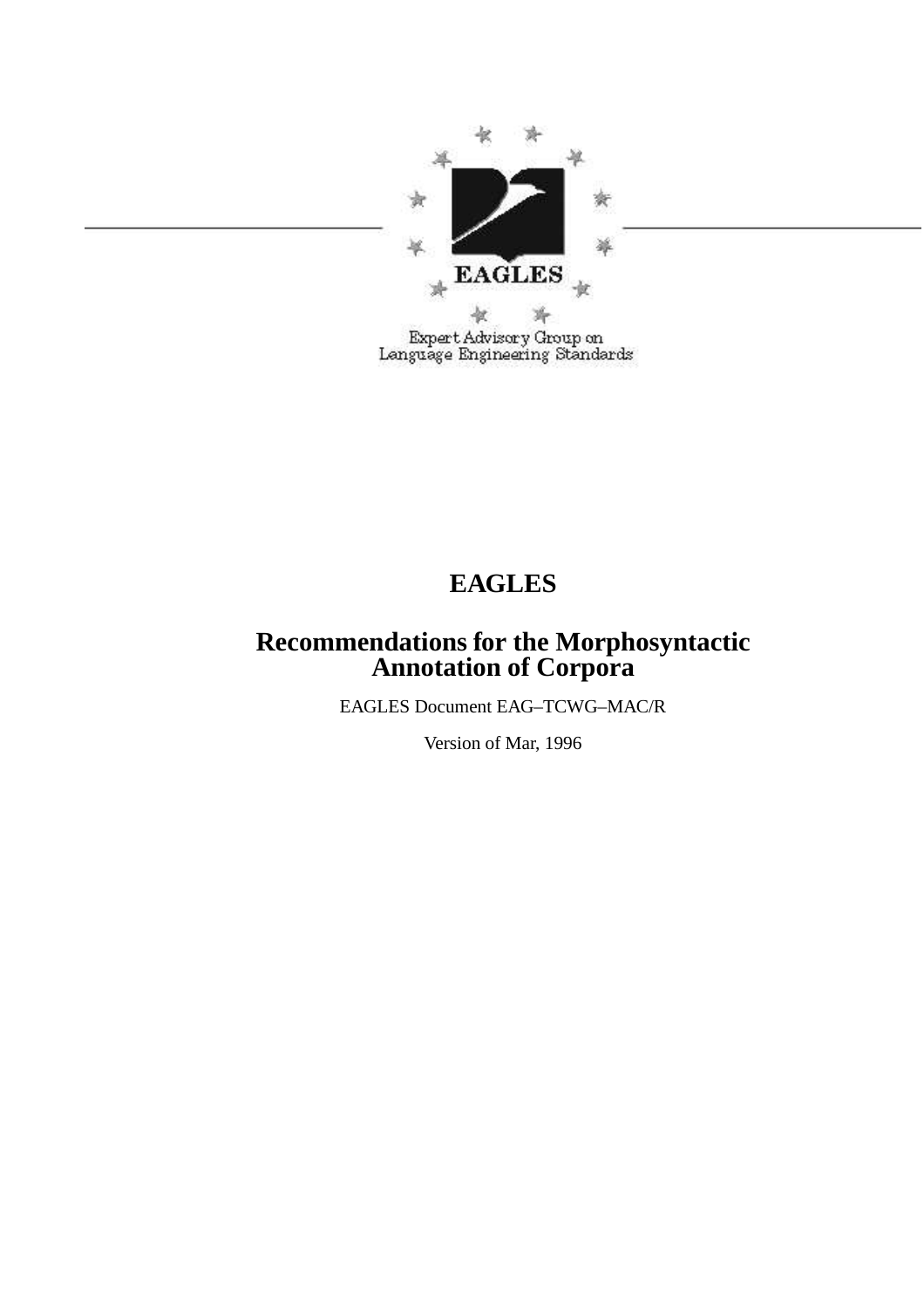## **Contents**

| $\bf{0}$ |                                                                                      | <b>Contributors</b> |         |                                                                                                                     | $\mathbf{1}$            |  |
|----------|--------------------------------------------------------------------------------------|---------------------|---------|---------------------------------------------------------------------------------------------------------------------|-------------------------|--|
|          | 0.1                                                                                  |                     |         |                                                                                                                     | -1                      |  |
|          | 0.2                                                                                  |                     |         |                                                                                                                     | -1                      |  |
|          | 0.3                                                                                  |                     |         |                                                                                                                     | $\overline{2}$          |  |
| 1        |                                                                                      | <b>Introduction</b> |         |                                                                                                                     | $\overline{\mathbf{3}}$ |  |
| 2        |                                                                                      |                     |         | Rationale for the present proposal                                                                                  | 3                       |  |
| 3        | Harmonisation with proposals of the Lexicon Working Group<br>$\overline{\mathbf{4}}$ |                     |         |                                                                                                                     |                         |  |
| 4        |                                                                                      |                     |         | Recommendations for morphosyntactic categories                                                                      | 5                       |  |
|          | 4.1                                                                                  |                     |         |                                                                                                                     | 5                       |  |
|          |                                                                                      | 4.1.1               |         | Common standards for representation and encoding of annotations of texts                                            | 6                       |  |
|          |                                                                                      | 4.1.2               |         | Common standards in describing and representing linguistic categories or structures                                 | 6                       |  |
|          |                                                                                      | 4.1.3               |         | Common standards for specifying annotation schemes and their application to texts.                                  | 6                       |  |
|          |                                                                                      | 4.1.4               |         | Conclusion: Manageable levels of achievement in specifying standards                                                | 6                       |  |
|          | 4.2                                                                                  |                     |         |                                                                                                                     | $\overline{7}$          |  |
|          |                                                                                      | 4.2.1               |         |                                                                                                                     | $\overline{7}$          |  |
|          |                                                                                      | 4.2.2               |         |                                                                                                                     | 8                       |  |
|          |                                                                                      | 4.2.3               |         | Special extensions — Optional generic attributes/values $\ldots \ldots \ldots \ldots \ldots$                        | 11                      |  |
|          |                                                                                      | 4.2.4               |         | Special extensions — Optional language-specific attributes/values                                                   | 13                      |  |
|          | 4.3                                                                                  |                     |         |                                                                                                                     | 15                      |  |
|          | 4.4                                                                                  |                     |         | Underspecification and ambiguity in tagging $\ldots \ldots \ldots \ldots \ldots \ldots \ldots \ldots \ldots \ldots$ | 16                      |  |
|          |                                                                                      | 4.4.1               |         |                                                                                                                     | 16                      |  |
|          |                                                                                      | 4.4.2               |         |                                                                                                                     | 17                      |  |
|          |                                                                                      |                     | 4.4.2.1 |                                                                                                                     |                         |  |
|          |                                                                                      |                     | 4.4.2.2 |                                                                                                                     | 17                      |  |
|          |                                                                                      |                     | 4.4.2.3 |                                                                                                                     | 17                      |  |
|          |                                                                                      |                     | 4.4.2.4 |                                                                                                                     | 18                      |  |
|          | 4.5                                                                                  |                     |         | Multiple tagging practices: Form-function and lemmatisation 18                                                      |                         |  |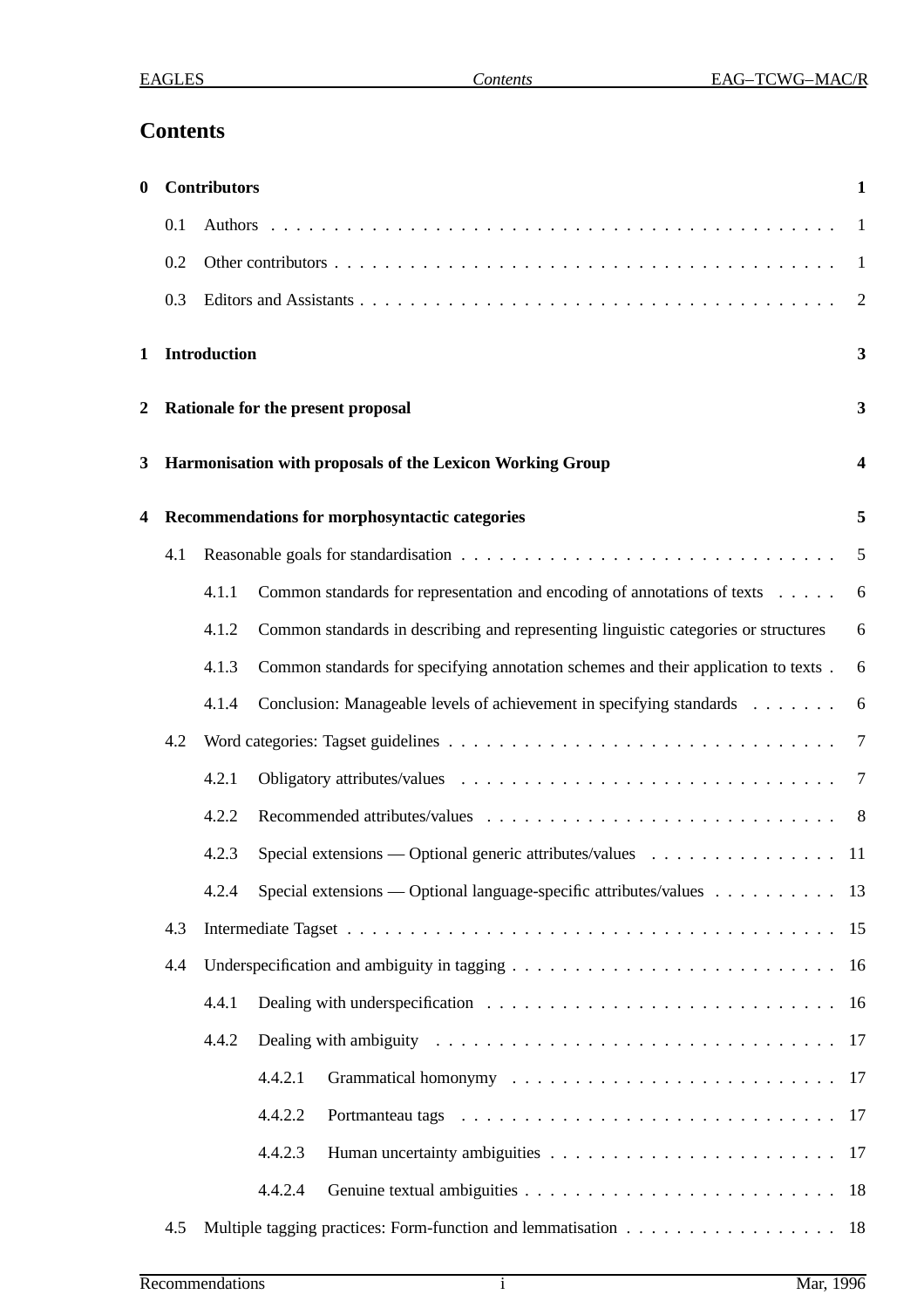| 5 References                                       | 18 |
|----------------------------------------------------|----|
| A English tagset, with intermediate tags           | 19 |
| <b>B</b> Italian DMI codes, with intermediate tags | 22 |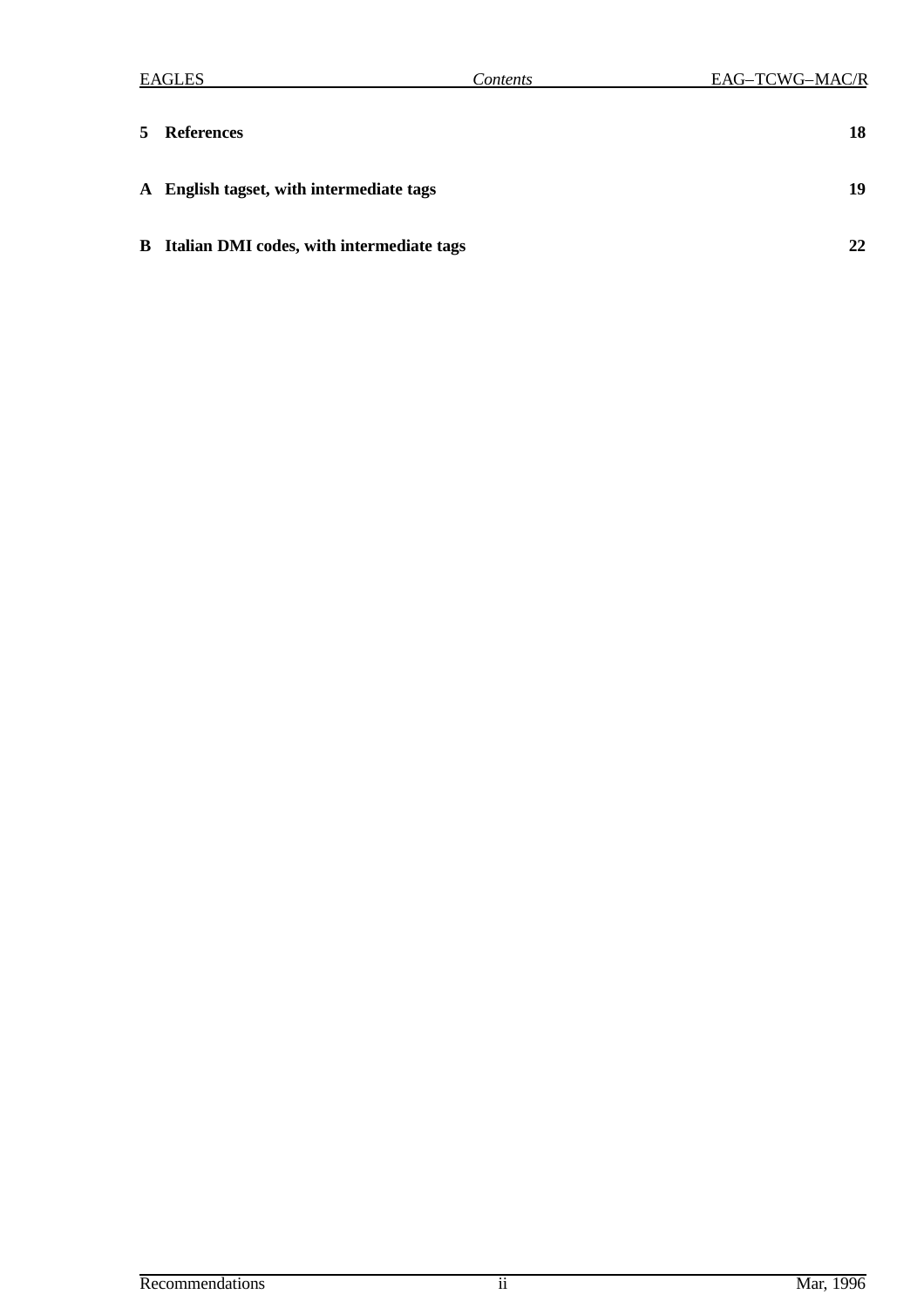## **0 Contributors**

This document, as with all EAGLES documents, is the result of cooperative work involving a number of individuals, contributing in different ways.

## **0.1 Authors**

| G. Leech                      |                                   |
|-------------------------------|-----------------------------------|
| Department of Linguistics and |                                   |
| Modern English Language       |                                   |
| <b>Lancaster University</b>   |                                   |
| Lancaster                     | Tel.: $+44.524.59.30.36$          |
| United Kingdom                | Fax.: $+44.524.84.30.85$          |
| LA <sub>1</sub> $4YT$         | E-mail: G.N.Leech@lancaster.ac.uk |
|                               |                                   |

A. Wilson Department of Linguistics and Modern English Language Lancaster University Lancaster Tel.: +44.524.59.30.25 United Kingdom Fax.: +44.524.84.30.85 LA1 4YT E-mail: A.Wilson@lancaster.ac.uk

## **0.2 Other contributors**

| G. Arrarte     | Instituto Cervantes, Madrid                 |
|----------------|---------------------------------------------|
| F. Bacelar     | Centro de Linguística, University of Lisbon |
| A. Braasch     | CST, Copenhagen                             |
| N. Calzolari   | ILC-CNR, Pisa                               |
| K.A.C. Depuydt | University of Leiden                        |
| P. Guerreiro   | ILTeC, Lisbon                               |
| P. de Haan     | University of Nijmegen                      |
| R. Hatzidaki   | University of Birmingham                    |
| U. Heid        | University of Stuttgart                     |
| J-M. Langé     | <b>IBM Paris, Paris</b>                     |
| P. King        | University of Birmingham                    |
| L. Lemnitzer   | University of Münster                       |
| M. Monachini   | <b>ILC-CNR Pisa</b>                         |
| W. Paprotté    | University of Münster                       |
| A. Schiller    | University of Stuttgart                     |
| A. Spanu       | ILC-CNR, Pisa                               |
| P. Steiner     | University of Münster                       |
| S. Teufel      | University of Stuttgart                     |
| A. Zampolli    | ILC-CNR, Pisa                               |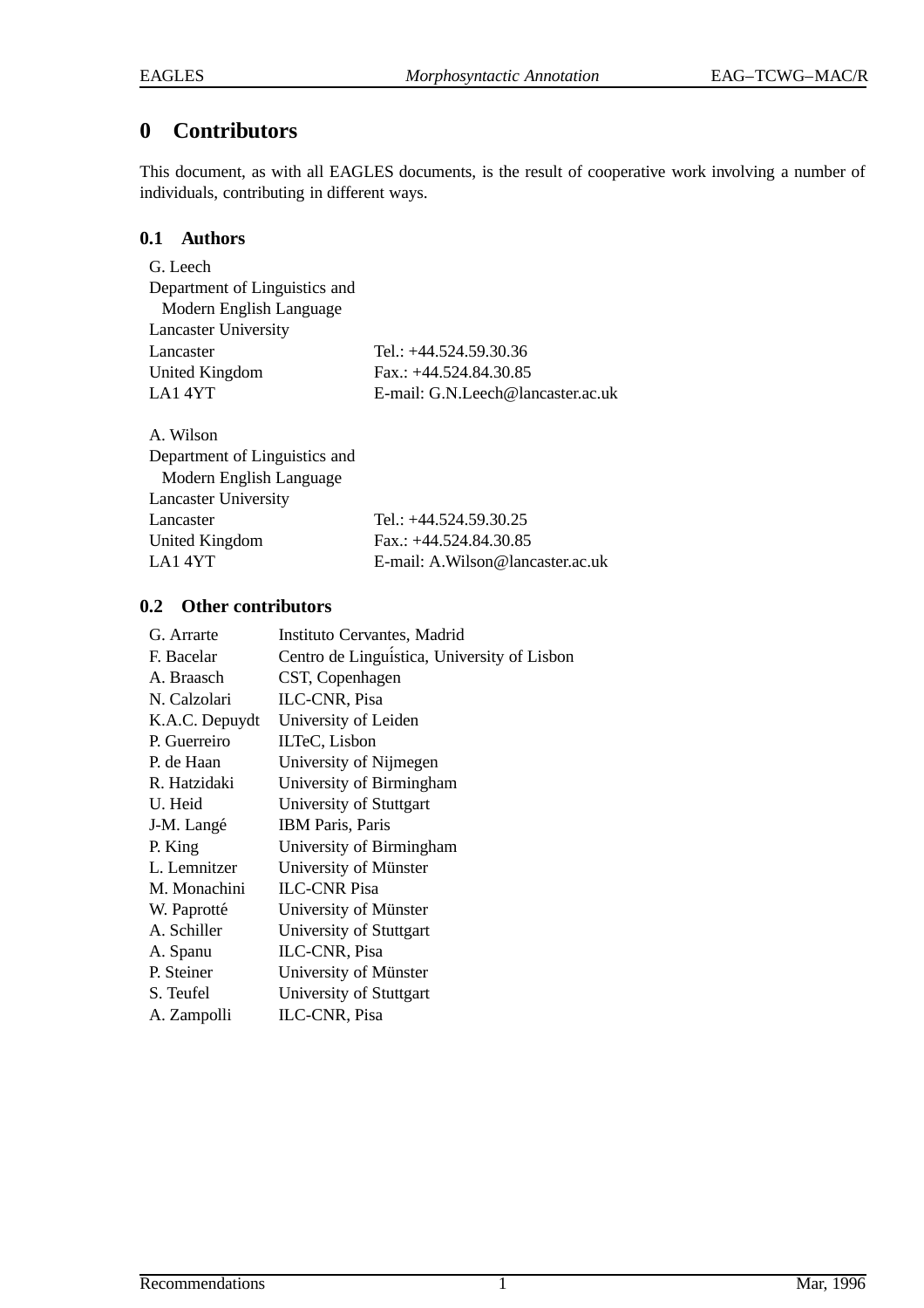## **0.3 Editors and Assistants**

N. Calzolari Co-Chief Editor, EAGLES ILC–CNR Via della Faggiola 32 Tel.: +39.50.56.04.81 Pisa I-56126 Fax.: +39.50.58.90.55

J. M<sup>c</sup>Naught Co-Chief Editor, EAGLES Centre for Computational Linguistics UMIST Manchester Tel.: +44.161.200.3098 United Kingdom Fax.: +44.200.3099 M60 1QD E-mail: jock@ccl.umist.ac.uk

Italy E-mail: eagles @ilc.pi.cnr.it

T. Paskiewicz EAGLES Editorial Assistant Centre for Computational Linguistics UMIST Manchester Tel.: +44.161.200.3097 United Kingdom Fax.: +44.200.3099 M60 1QD E-mail: teresap@ccl.umist.ac.uk

T. Ayazi EAGLES Secretariat ILC–CNR Via della Faggiola 32 Tel.: +39.50.56.04.81 Pisa I-56126 Fax.: +39.50.58.90.55

A. Enea EAGLES Webmaster ILC–CNR Via della Faggiola 32 Tel.: +39.50.56.04.81 Pisa I-56126 Fax.: +39.50.58.90.55

Italy E-mail: eagles @ilc.pi.cnr.it

Italy E-mail: enea@ilc.pi.cnr.it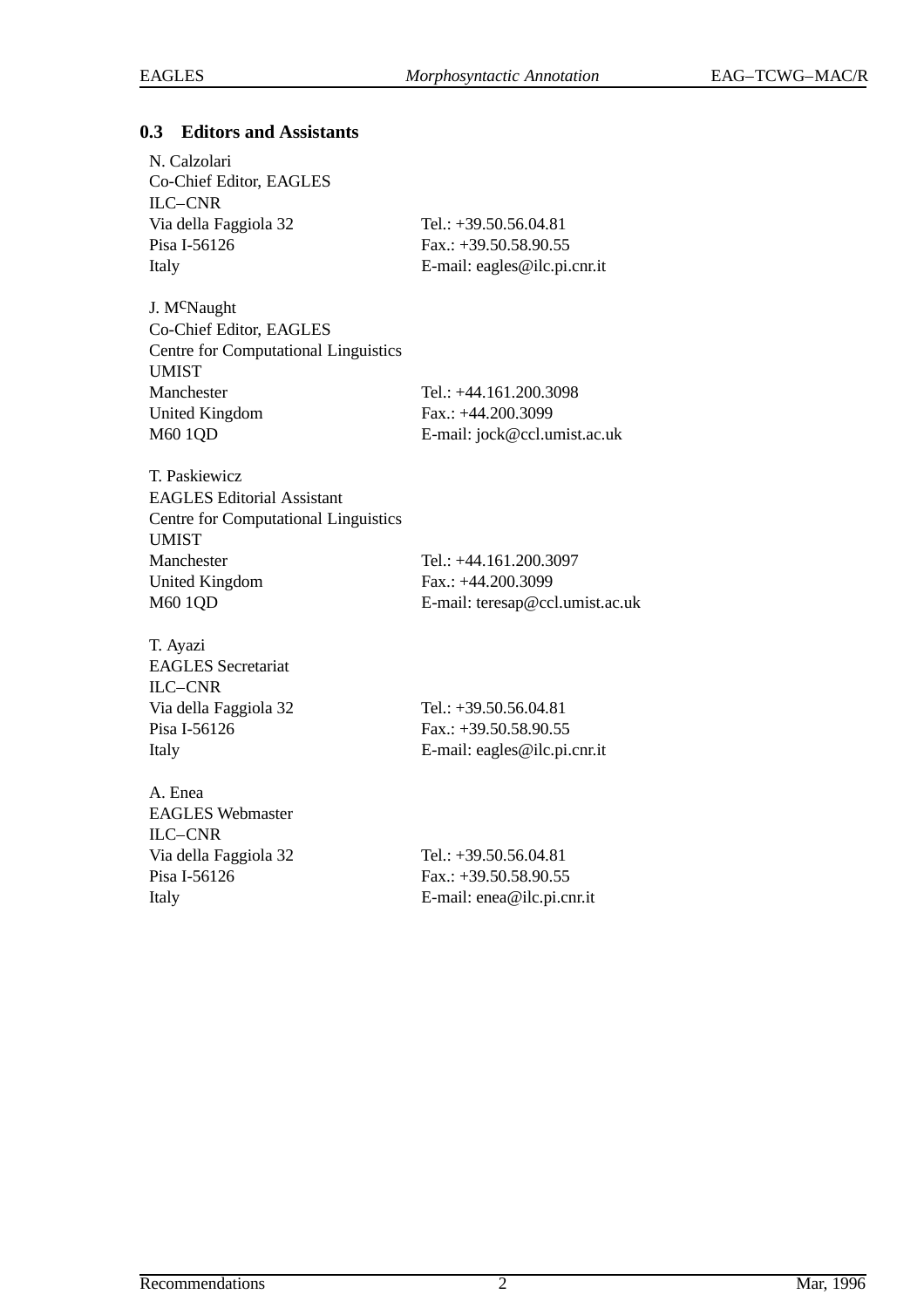## **1 Introduction**

*Corpus annotation* is the practice of adding interpretative, especially linguistic, information to a text corpus, by coding added to the electronic representation of the text itself. A typical case of corpus annotation is that of *morphosyntactic annotation* (also called *grammatical tagging*), whereby a label or tag is associated with each word token in the text, to indicate its grammatical classification (see 4.2 for more information).

For a written text, it is generally easy to make a distinction between the electronic representation of the text itself and annotations which are added to the text. On the other hand, for a spoken text (i.e. a transcribed representation of a spoken discourse) the difference between the text and its annotations cannot be taken for granted, particularly in the areas of phonemic, phonetic and prosodic transcription. Here the representation of the text itself entails linguistic interpretation at the phonological level. For the purposes of EAGLES, however, features of phonemic / phonetic / prosodic transcription are not considered to be part of the annotation. Consideration of such features may be found in a companion document on Spoken Language.

In principle, annotation can represent any type of analytic information about the language of a text. In practice, so far, the two types of annotation most commonly applied to a text have been:

- **Morphosyntactic annotation:** Annotation of the grammatical class of each word-token in a text, also referred to as "grammatical tagging" or "part of speech (POS) tagging";
- **Syntactic annotation:** Annotation of the structure of sentences, e.g. by means of a phrase-structure parse or dependency parse.

Other types of annotation which have been applied to text are:

**Semantic annotation:** For example, annotating word-tokens for their dictionary sense, or for their semantic category;

**Discourse annotation:** For example, the marking of discoursal relations such as anaphora in a text;

**Lemma annotation:** Indicating the lemma of each word-token in a text.

Because of their relative feasibility and their obvious application to areas such as lexicon and grammar development, morphosyntactic and syntactic annotation are regarded as the most important kinds of annotation at the present stage of the development of text corpora. They are certainly the best-developed types and those for which there are well-established working practices. Hence, they will be the major topics of EAGLES recommendations. *Morphosyntactic annotation*, in particular, is the subject of recommendations presented here. Syntactic annotation is the subject of a separate document. Other types of annotation, such as semantic tagging, are necessarily given less attention at the present stage, as the work that has been done in these areas is less systematised and more experimental. Lemma annotation is closely related to morphosyntactic annotation, and may be treated as an adjunct to it (see 4.5).

At the current stage, detailed provisional conclusions have been reached on the recommendation of standards for *morphosyntactic annotation* (or *grammatical tagging*, as it is generally called).

## **2 Rationale for the present proposal**

The guidelines for morphosyntactic annotation are very similar to those for the morphosyntactic level in the lexicon. Large lexicons are increasingly being used in the annotation of corpora, and corpora are increasingly being used as sources of information to be acquired by lexicons. These processes are increasingly being automated. There is therefore a great advantage in being able to transduce directly from word-class annotations in texts to morphosyntactic information in lexicons, and vice versa. On the other hand, there are reasons for assuming that these two types of word classification need not be identical.

One reason for differences is that morphosyntactic annotation (which has been so far carried out extensively on English, but not on other languages) is at a relatively primitive stage of development. It is typically carried out largely automatically, but without the benefit of a full parse, frequently using simple statistical models of grammar such as Hidden Markov Models (Rabiner 1990).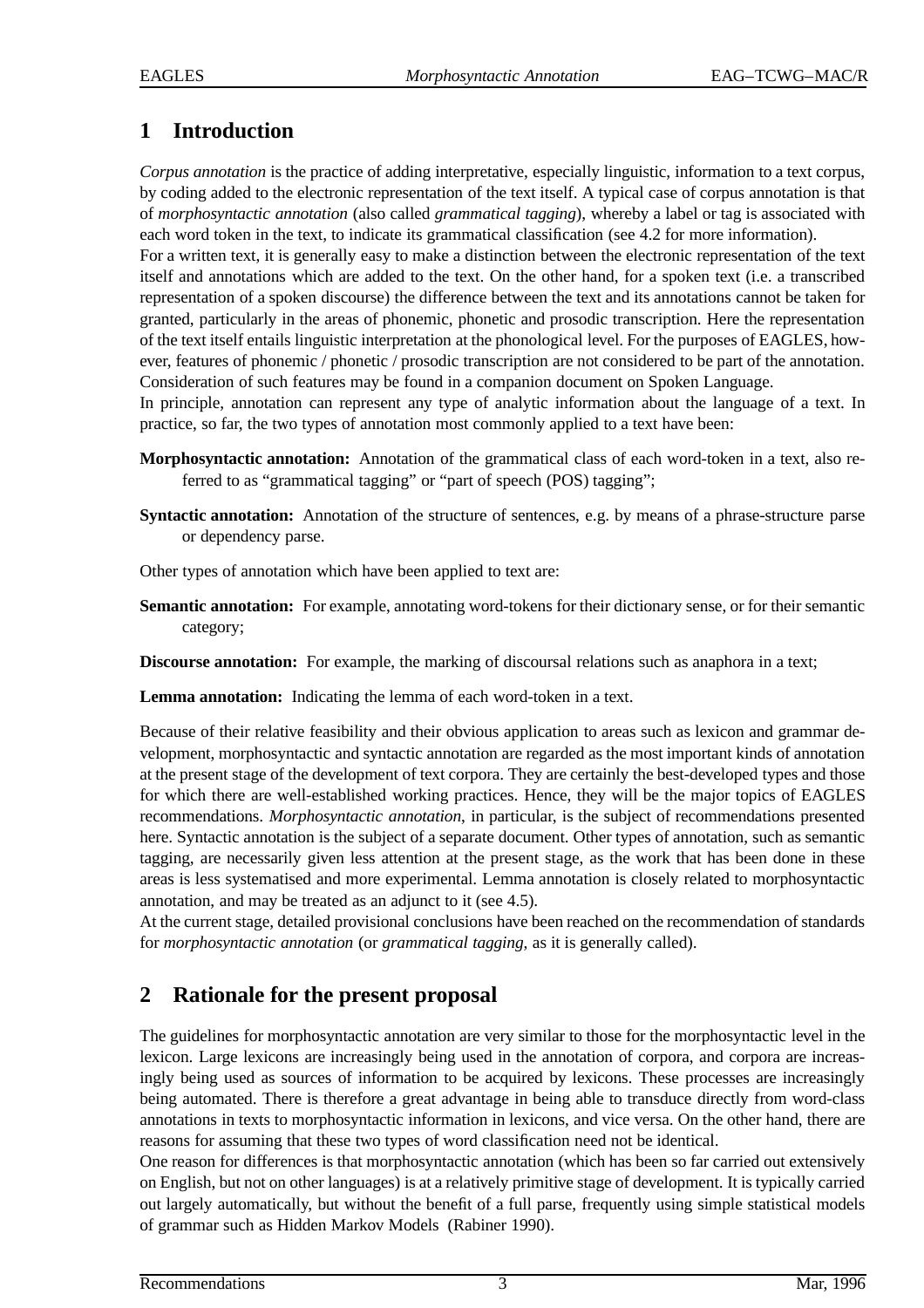There is a major problem of automatic tag disambiguation, resulting in a substantial rate of error or of failure to disambiguate (typically of several percent), and although these less-than-ideal results can in principle be corrected by hand, in practice the correction of a large corpus (say, of 100 million words) is a Herculean task. Thus, while annotators might wish to provide as much lexically relevant information as possible in the tagged corpus, in practice they are limited by what current taggers are realistically able to achieve. Some attributes or values routinely entered in lexicons are virtually impossible to mark automatically in a corpus without a prohibitive amount of error (e.g. the distinctions between the different functions of the base form of the English verb — indicative plural, imperative, subjunctive, etc. — are virtually impossible to make without a full parse, which itself would produce unreliable results in the present state of the art).

A second reason is the opposite of the first: just as there are kinds of information which are expected in a lexicon, but cannot be included in tagging, so there are kinds of information which may be useful for tagging, but may be extraneous to morphosyntax in the lexicon. It may be useful, for automatic tagging, to mark some syntactic or semantic distinctions, thereby going beyond the definition of morphosyntax. Examples include the marking of the purely syntactic distinction between attributive-only and predicative-only adjectives, or the marking of small semantic classes such as names of months or names of days, in order to facilitate the identification of dates (which have a distinctive syntactic structure) in certain kinds of texts. While these values are normally excluded from the morphosyntactic level in the lexicon, they can be easy to identify in texts, and may have a valuable syntactic role in disambiguating neighbouring words. Also, in text corpora, one constantly finds the necessity to deal with phenomena which have been regarded as peripheral to a lexicon, such as naming expressions (including proper nouns), acronyms, formulae and special symbols. In all these respects, it would artificially constrain tagging, and often make it less useful, if the tagset had to mirror the attributes and values typically found in lexicons. *Grammatical tagging*, to use the traditional term, is a less clearly definable process than is implied by the stricter term *morphosyntactic annotation*. The relation between the lexicon guidelines and these morphosyntactic annotation guidelines will be explained in section 3. At this point, it is important to note that the distinctions made in morphosyntactic tagging may usefully correspond to various linguistic levels (morphological, morphosyntactic, syntactic, semantic) in the lexicon. But the level with which they are centrally concerned is that of morphosyntax.

Considering 'levels' in a different sense, it is also essential to distinguish *levels of abstraction* at which the notion of *tagset* may be identified.

- **Character-coding level:** This is the least abstract level, where we identify a morphosyntactic tag with a particular sequence of characters in a marked-up text.
- **Descriptive level:** This is a more abstract level, where a tag is identified with a set of attribute–value pairs in a morphosyntactic description of a particular language. For a completely explicit description, it is desirable to formalise this description as an attribute–value hierarchy with monotonic inheritance. The tagset may then be termed a *logical tagset*.
- **Cross-linguistic level:** This is the most abstract level, where we are examining attributes (e.g. number) and values (e.g. singular, plural) as generically applied to a number of different languages. This is the level we are concerned with in the guidelines which follow (see 4.2).

The Intermediate Tagset (see 4.3) suggested as a way of mapping different language-specific tagsets into a common set of attributes and values is an example of tags considered at this level.

## **3 Harmonisation with proposals of the Lexicon Working Group**

Like the lexicon guidelines, the morphosyntactic tagging guidelines

- 1. Make use of an attribute–value formalism.
- 2. Do not adhere to a strict attribute–value hierarchy (in terms of monotonic inheritance).
- 3. Use three levels of constraint (obligatory, recommended and optional) in defining what is acceptable according to the guidelines.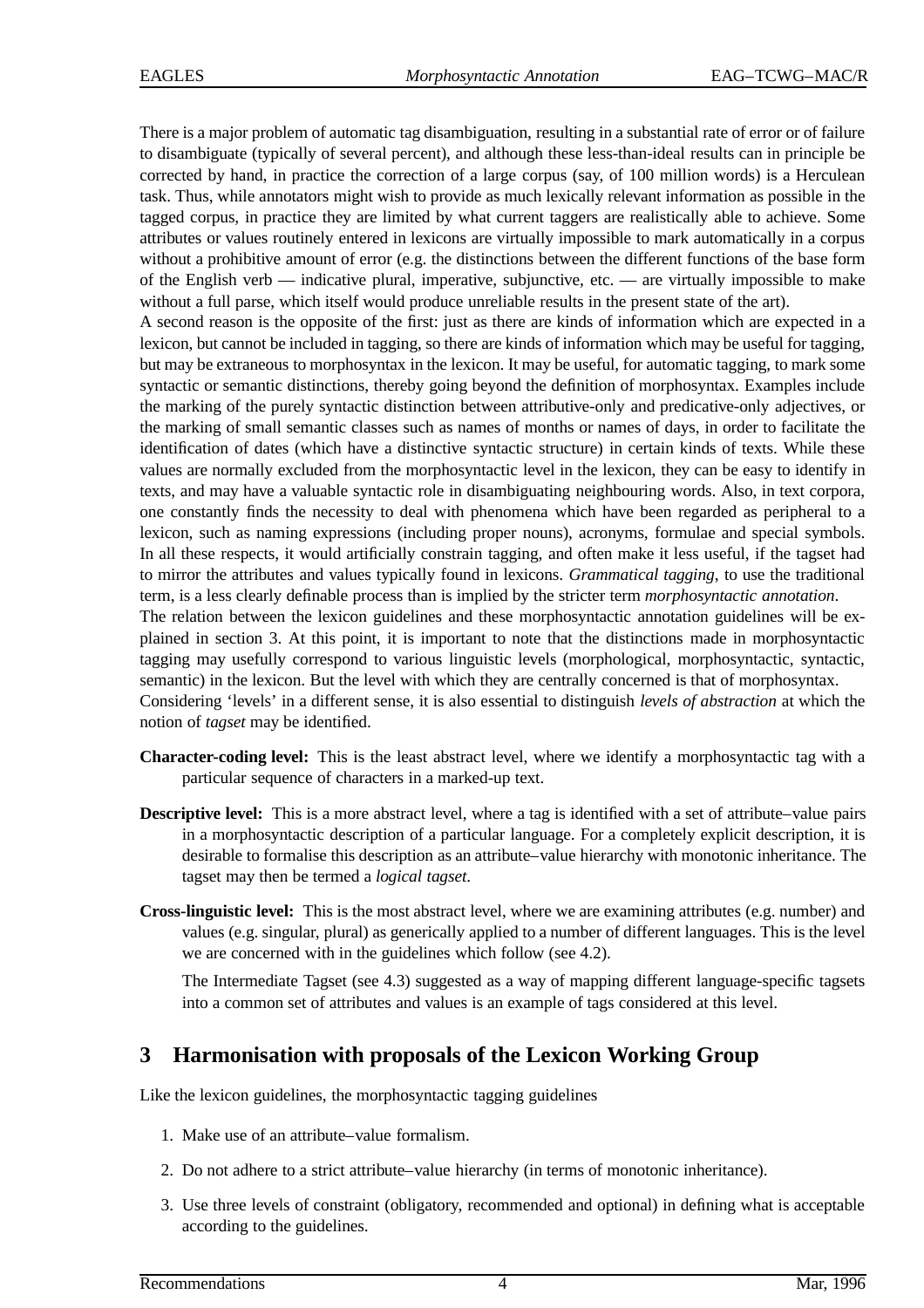- 4. Subdivide the optional level into two types of optional extension to tagsets:
	- (a) Extensions to deal with phenomena which are marginal to morphosyntactic annotation strictly defined, but common to a number of languages (e.g. the distinction between countable and mass nouns);
	- (b) Extensions to deal with phenomena which are specific to particular EU languages.

A few words may be added regarding each of these points:

- 1. At a descriptive level, morphosyntactic tags are therefore defined as sets of attribute–value pairs, although at a 'visible' character-coding level they may not be symbolised as such.
- 2. For an individual language, it may be an important step to formalise the tagset as an attribute–value hierarchy. However, this degree of formalisation is not appropriate to the cross-linguistic level of abstraction, where we are specifying guidelines to apply to all EU languages.
- 3. The obligatory level of constraint is limited to the major categorisations of parts of speech as **Noun**, **Verb**, **Conjunction**, etc. The recommended level of constraint applies to well-known attributes used widely in the description of European languages: e.g. (for nouns) **Number**, **Gender** and **Case**.
- 4. At the optional level, the guidelines clearly have a weaker import, and should not be regarded as mandatory in any sense, but simply as a presentation of possibilities sanctioned by current practice.

The tagset guidelines should allow mappings to be stated between the coding of morphosyntactic phenomena in a lexicon and their coding in the morphosyntactic annotation of text corpora. However, because of the different perspective and goals of these two activities (see 2) there is no necessary expectation that this will be a straightforward mapping. One suggestion, therefore, is that it should be easier to specify the conversion between lexicon and annotation categories by making use of an *Intermediate Tagset* (see 4.3).

## **4 Recommendations for morphosyntactic categories**

### **4.1 Reasonable goals for standardisation**

Some kind of standardisation is becoming urgent, particularly in the area of morphosyntactic annotation. This is an area in which most annotation has been done, and morphosyntactic tagging is likely to be undertaken for many different languages in the next few years. In the interests of interchangeability and reusability of annotated corpora, and particularly for the development of multilingual corpora, it is important to avoid a free-for-all in tagging practices.

On the other hand, the varied needs and constraints which govern any annotation project, or which might govern such projects in the future, urge caution in setting out to achieve a rigid standardisation. Where possible, it is important to offer a default specification which can be adopted where there are no overriding reasons for departing from it. In this way, invariance will establish itself across different projects and languages, and a *de facto* standard will progressively come into being.

However, the need to go beyond a preferred standard — a principle of *extensibility* — should also be recognised. There will be a need to extend the specification to new phenomena and sometimes a need to represent different perspectives on the same data. *Extensibility* means, on the one hand, the ability to extend the specification to language-specific phenomena, and on the other, the ability to vary the degree of granularity for this or that annotation task.

The use of the term *guidelines*, in reference to the documentary specification of annotation standards, is salutary in suggesting that there is no absolute normative prescription of annotation practices, but at most a set of recommendations, from which the annotator may justify departures or extensions for particular purposes. Even the term *recommendations* is too strong a word in some cases: often we can only point out the range of practices which exist, without offering advice to prefer one to another.

We consider, in the following three sections, the feasibility of achieving a measure of standardisation in three important areas.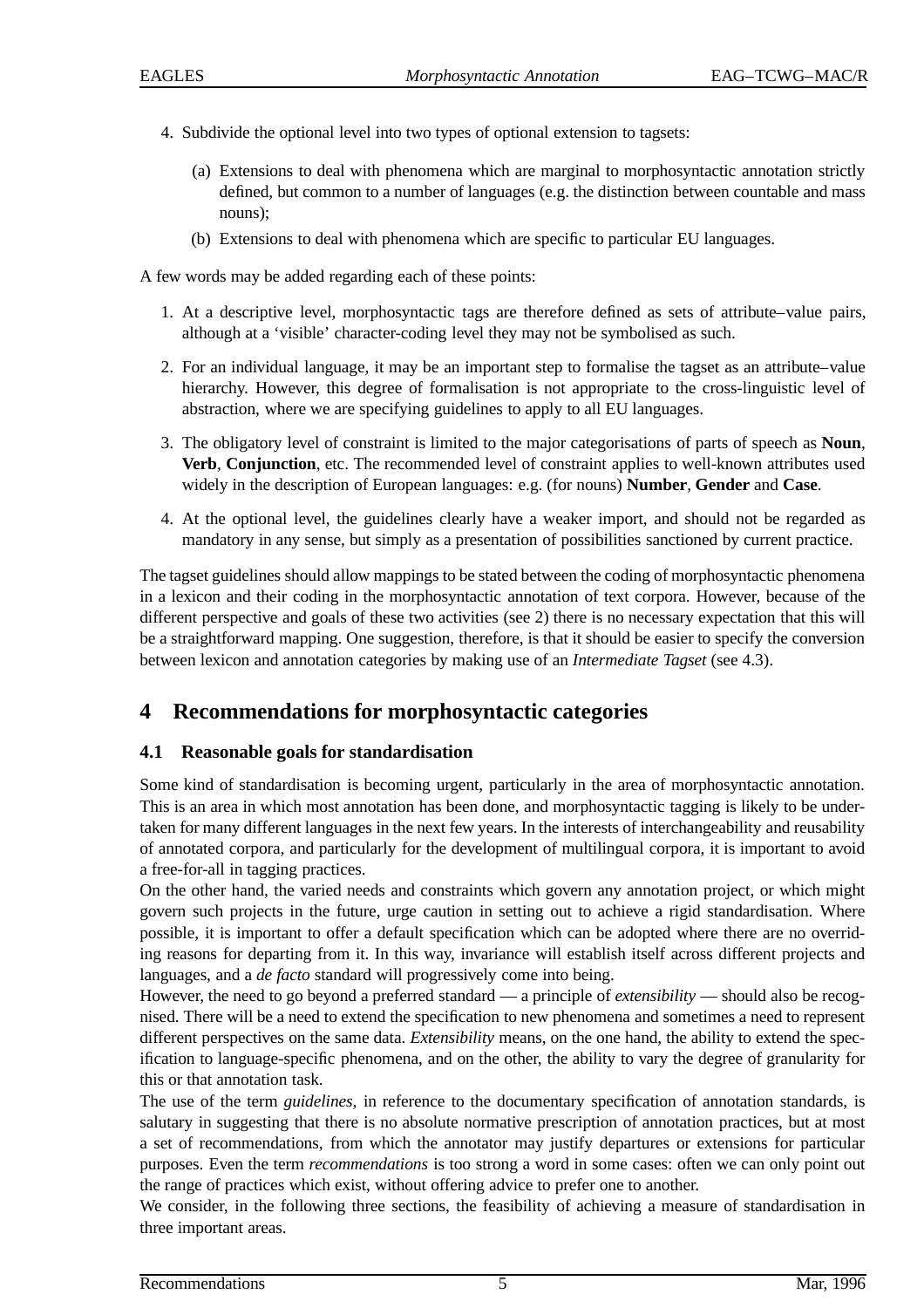#### **4.1.1 Common standards for representation and encoding of annotations of texts**

At face value, the most trivial aspect of annotation guidelines is in recommendation of 'visible' charactercoded means to represent this or that linguistic phenomenon. Any device for encoding a given linguistic phenomenon is (in the last resort) arbitrary, and, so long as it is distinctive, can be automatically converted into a different device. We propose that the criteria of *compactness*, *readability*, and *processability* be given priority, although different degrees of priority may be assigned to such criteria for different projects. On the other hand, we suggest below (see 4.3 for further details) that local specifications should be translatable into a common EAGLES standard automatically, by a regular mapping via an Intermediate Tagset.

### **4.1.2 Common standards in describing and representing linguistic categories or structures**

The specification of common standards for linguistic categories/structures is more serious and challenging. If a common standard implies the recognition of invariants across different languages or different descriptions of the same language, then the extent to which this is feasible depends on the extent to which such invariants are recognised by those already working in the field. This may be unproblematic in the case of the grossest categories such as **Noun**, **Prepositional Phrase**, etc., but as one moves toward (a) greater granularity of description, and (b) more abstract levels of linguistic annotation, the degree of consensus is likely to decline. The level of morphosyntactic tagging is the one most favourable to a reasonable degree of standardisation in this sense and is also the level for which the urgency of establishing common standards is greatest. In sections on tagset guidelines and the Intermediate Tagset, this will be dealt with in some detail (4.2–4.3) and in close relation to the standards for morphosyntactic categorisation in the lexicon.

#### **4.1.3 Common standards for specifying annotation schemes and their application to texts**

The final area for standardisation that we consider, here, appears to be the most difficult to achieve, if it is to be equated with laying down rules for *consistency* in the application of tags to texts. To take the apparently favourable area of morphosyntactic annotation: the ideal need is to specify an annotation scheme so precisely that a different annotator, applying the same annotation scheme to the same text, would arrive at exactly the same result. This would mean that each word-token, in a given text, would end up with the same tag, even if done independently by two analysts. But in practice, there are always "fuzzy boundaries" between categories, such as the uncertainty (in English) of whether to regard *gold* in *a gold watch* as an adjective or a noun. Decisions on such matters have to be specified in the annotation scheme, which should also deal with such general issues as whether functional or formal definitions of the use of tags are to be adopted; or whether both function and form have to be represented in the annotation. Individual words may need to be discussed, where their recognition as members of this or that category is problematic. But new phenomena, not covered by existing guidelines, are always liable to occur, however detailed the annotation scheme.

Such issues as these cannot be decided in the abstract, in a way which generalises across languages and across annotation tasks. This kind of standardisation is best met, not by laying down detailed specifications of how this or that category is applied in the tagging of this or that word, but by recommending that a sufficiently detailed annotation scheme be made available to users of the annotated corpus. There is little possibility of seeking detailed agreement between different annotators on matters of how to apply tags to texts, particularly if different languages are involved. But at least, one can ensure that the user be provided with information, as detailed as possible, about how annotations have been applied to texts.

### **4.1.4 Conclusion: Manageable levels of achievement in specifying standards**

The following degrees of standardisation may thus be recommended at the current stage:

**Representation/encoding:** Observance of general principles of transparency, processability, brevity and unambiguity; translatability of annotation devices into a set of language-generic conventions.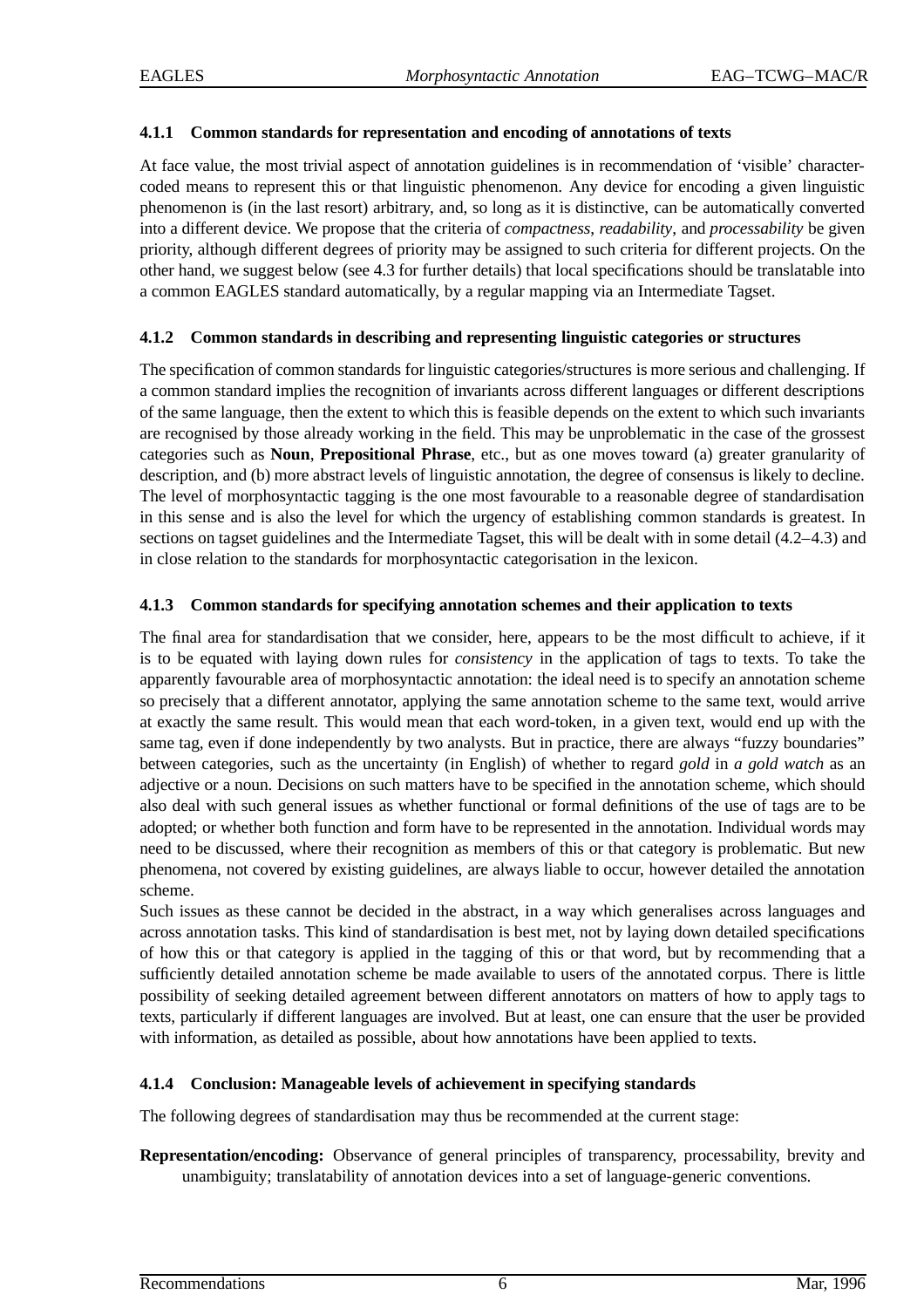- **Identifying categories/subcategories/structures:** Agreement on common categories, etc., across different languages, where these can be justified by linguistic analysis and descriptive tradition; allowance for variation, subject to three degrees of constraint: *obligatory*, *recommended* and *optional* specifications.
- **Annotation schemes and their application to texts:** Agreement merely on the requirement that annotation schemes should be made available to end-users and to other annotators, and should be as detailed as possible.

## **4.2 Word categories: Tagset guidelines**

Four degrees of constraint are recognised in the description of word categories by means of morphosyntactic tags:

- 1. **Obligatory** attributes or values (4.2.1) have to be included in any morphosyntactic tagset. The major parts of speech (Noun, Verb, Conjunction, etc.) belong here, as obligatorily specified.
- 2. **Recommended** attributes or values (4.2.2) are widely-recognised grammatical categories which occur in conventional grammatical descriptions (e.g. Gender, Number, Person).
- 3. **Special extensions** are subdivided to yield two constraints:
	- i. *Generic* attributes or values (4.2.3) are not usually encoded, but may be included by anyone tagging a corpus for any particular purpose. For example, it may be desirable for some purposes to mark semantic classes such as temporal nouns, manner adverbs, place names, etc. But no specification of these features is made in the guidelines, except for exemplification purposes. They are purely optional.
	- ii. *Language-specific* attributes or values (4.2.4) may be important for a particular language, or maybe for two or three languages at the most, but do not apply to the majority of European languages.

In practice, generic and language-specific features cannot be clearly distinguished.

Type *special extensions* is an acknowledgement that the guidelines are not closed, but allow modification according to need. The four types above correspond to the four types of constraint applied to word categorisation in the lexicon. In general, this document repeats (in a somewhat different form) much of the material dealing with morphosyntactic categorisation in the lexicon, where further information on particular features of the classification can be obtained.

### **4.2.1 Obligatory attributes/values**

Only one attribute is considered obligatory: that of the major word categories, or *parts of speech*:

#### **Major Categories**

| $N$ [noun]                                 | 2. $V$ [verb]                              | 3. AJ [adjective] |
|--------------------------------------------|--------------------------------------------|-------------------|
| 4. PD [pronoun/determiner] 5. AT [article] |                                            | 6. AV [adverb]    |
| 7. AP [adposition]                         | 8. C [conjunction]                         | 9. NU [numeral]   |
| 10. I [interjection]                       | 11. U [unique/unassigned] 12. R [residual] |                   |
| 13. PU [punctuation]                       |                                            |                   |

Of these, the last three values are in need of explanation.

The **unique** value (U) is applied to categories with a unique or very small membership, such as *negative particle*, which are 'unassigned' to any of the standard part-of-speech categories. The value **unique** cannot always be strictly applied, since (for example) Greek has three negative particles,  $\delta \epsilon \nu$ ,  $\mu \eta(\nu)$ , and  $\delta \chi \iota$ . The **residual** value (R) is assigned to classes of textword which lie outside the traditionally accepted range of grammatical classes, although they occur quite commonly in many texts and very commonly in some.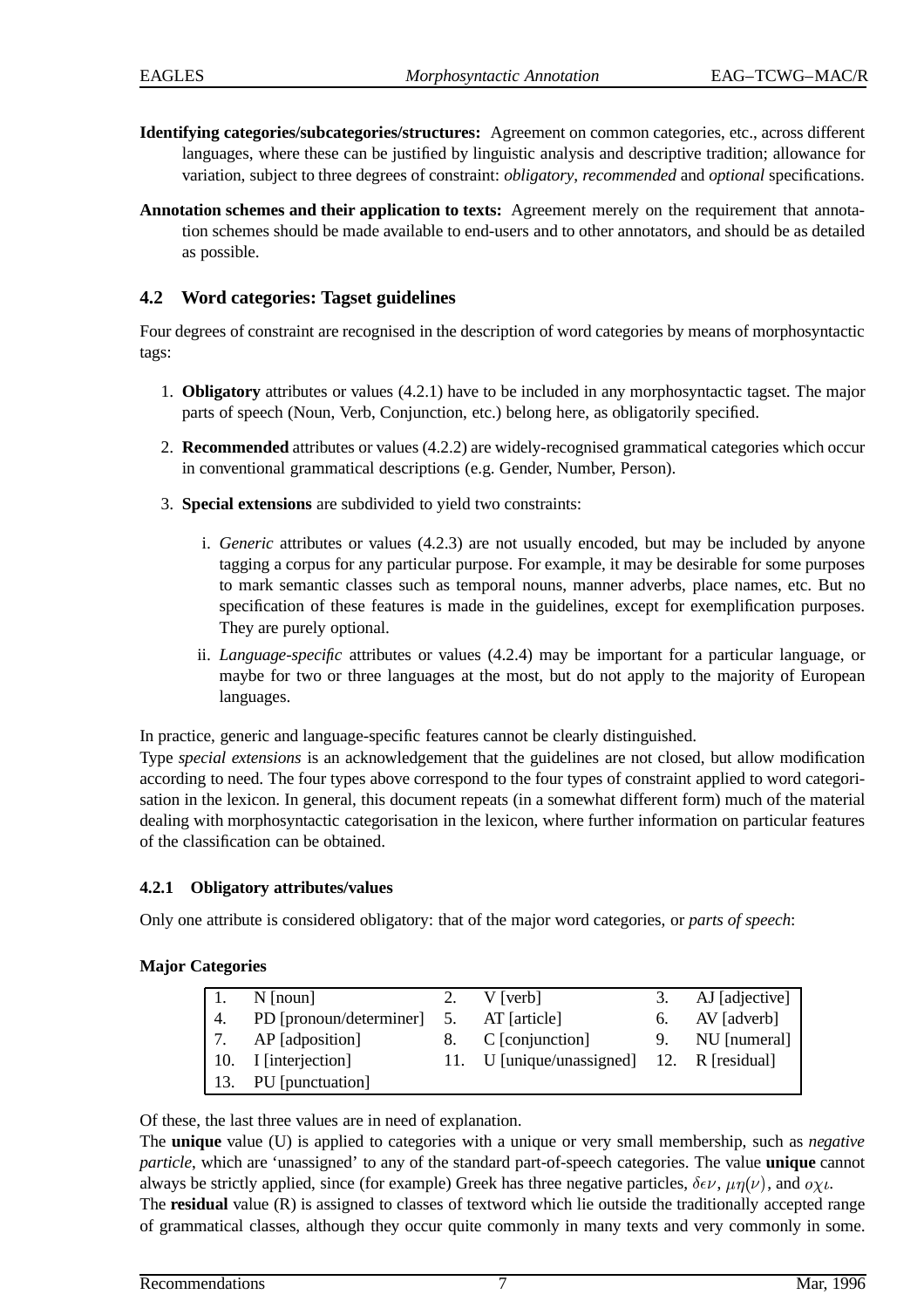For example: foreign words, or mathematical formulae. It can be argued that these are on the fringes of the grammar or lexicon of the language in which the text is written. Nevertheless, they need to be tagged.

**Punctuation** marks (PU) are (perhaps surprisingly) treated here as a part of morphosyntactic annotation, as it is very common for punctuation marks to be tagged and to be treated as equivalent to words for the purposes of automatic tag assignment.

The symbols used to represent the major categories (above) and the attributes and values of other categories (below) will be used later for a method of language-neutral representation called the *Intermediate Tagset* (see 4.3).

#### **4.2.2 Recommended attributes/values**

These are specified below under part-of-speech headings. Each numbered heading refers to the number assigned under major category. The set of values for each attribute is definitely not a closed set and will need to be augmented to handle peculiar features of individual languages (4.2, point 3). Not all EU languages will instantiate all attributes or all values of an individual attribute. For each attribute, **0** designates a zero value, meaning "this attribute is not applicable" for the particular language, or for a particular textword in that language. The standard requirement for these *recommended* attributes/values is that, if they occur in a particular language, then it is advisable that the tagset of that language should encode them.

#### **1. Nouns (N)**

| (i) | Type: 1. Common                                                          | 2. Proper             |  |  |
|-----|--------------------------------------------------------------------------|-----------------------|--|--|
|     | $(iii)$ Gender: 1. Masculine                                             | 2. Feminine 3. Neuter |  |  |
|     | $\int$ (iii) Number: 1. Singular 2. Plural                               |                       |  |  |
|     | (iv) Case: 1. Nominative 2. Genitive 3. Dative 4. Accusative 5. Vocative |                       |  |  |

Inflection type is omitted as an attribute, as it is purely morphological.

#### **2. Verbs (V)**

| (i)    | Person:           | 1. First      | 2. Second      | 3. Third      |                |
|--------|-------------------|---------------|----------------|---------------|----------------|
| (ii)   | Gender:           | 1. Masculine  | 2. Feminine    | 3. Neuter     |                |
| (iii)  | Number:           | 1. Singular   | 2. Plural      |               |                |
| (iv)   | Finiteness:       | 1. Finite     | 2. Non-finite  |               |                |
| (v)    | Verb form / Mood: | 1. Indicative | 2. Subjunctive | 3. Imperative | 4. Conditional |
|        |                   | 5. Infinitive | 6. Participle  | 7. Gerund     | 8. Supine      |
| (vi)   | Tense:            | 1. Present    | 2. Imperfect   | 3. Future     | 4. Past        |
| (vii)  | Voice:            | 1. Active     | 2. Passive     |               |                |
| (viii) | Status:           | 1. Main       | 2. Auxiliary   |               |                |

Attribute (v) has two names because of different traditions, for different European languages, regarding the use of the term *Mood*. In fact, the first four values (v) 1–4 are applicable to Finite Verbs and the last four (v) 5–8 to Non-finite Verbs.

Attribute (vii) **Voice** refers to the morphologically-encoded passive, e.g. in Danish and in Greek. Where the passive is realised by more than one verb, this does not need to be represented in the tagset.

The same applies to compound tenses (attribute (vi)). In general, compound tenses are not dealt with at the morphosyntactic level, since they involve the combination of more than one verb in a larger construction.

#### **3. Adjectives (AJ)**

| (i)  | Degree: 1. Positive             | 2. Comparative 3. Superlative |           |               |
|------|---------------------------------|-------------------------------|-----------|---------------|
| (ii) | Gender: 1. Masculine            | 2. Feminine                   | 3. Neuter |               |
|      | (iii) Number: 1. Singular       | 2. Plural                     |           |               |
| (iv) | Case: 1. Nominative 2. Genitive |                               | 3. Dative | 4. Accusative |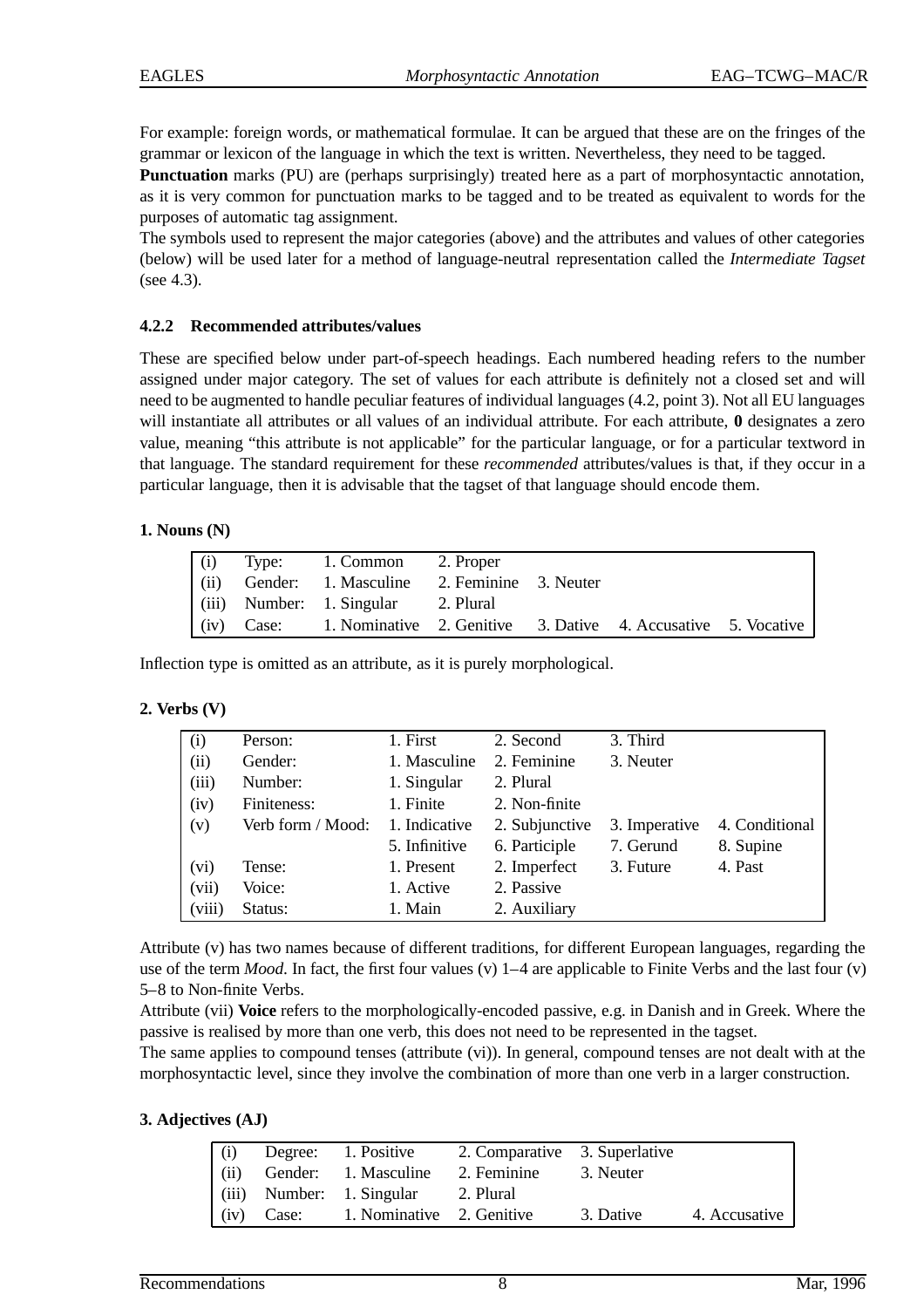Attribute (i) **Degree** applies only to inflectional comparatives and superlatives. In some languages, e.g. Spanish, the number of such adjectives is very small.

| (i)    | Person:     | 1. First         | 2. Second     | 3. Third      |               |
|--------|-------------|------------------|---------------|---------------|---------------|
| (ii)   | Gender:     | 1. Masculine     | 2. Feminine   | 3. Neuter     |               |
| (iii)  | Number:     | 1. Singular      | 2. Plural     |               |               |
| (iv)   | Possessive: | 1. Singular      | 2. Plural     |               |               |
| (v)    | Case:       | 1. Nominative    | 2. Genitive   | 3. Dative     | 4. Accusative |
|        |             | 5. Non-genitive  | 6. Oblique    |               |               |
| (vi)   | Category:   | 1. Pronoun       | 2. Determiner | 3. Both       |               |
| (vii)  | Pron.-Type: | 1. Demonstrative | 2. Indefinite | 3. Possessive | 4. Int./Rel.  |
|        |             | 5. Pers./Refl.   |               |               |               |
| (viii) | Det.-Type:  | 1. Demonstrative | 2. Indefinite | 3. Possessive | 4. Int./Rel.  |
|        |             | 5. Partitive     |               |               |               |

|  |  |  | <b>4. Pronouns and Determiners (PD)</b> |  |
|--|--|--|-----------------------------------------|--|
|--|--|--|-----------------------------------------|--|

The parts of speech **Pronoun**, **Determiner** and **Article** heavily overlap in their formal and functional characteristics, and different analyses for different languages entail separating them out in different ways. For the present purpose, we have proposed placing Pronouns and Determiners in one 'super-category', recognising that for some descriptions it may be thought best to treat them as totally different parts of speech.

There is also an argument for subsuming Articles under Determiners. The present guidelines do not prevent such a realignment of categories, but do propose that articles (assuming they exist in a language) should always be recognised as a separate class, whether or not included within determiners. The requirement is that the descriptive scheme adopted should be automatically mappable into the present one via an Intermediate Tagset (see 4.3).

Attribute (iv) accounts for the fact that a possessive pronoun or possessive determiner may have two different numbers. This attribute handles the number which is inherent to the possessive form (e.g. Italian *(la) mia, (la) nostra* as first-person singular and first-person plural) as contrasted with the number it has by virtue of agreeing with a particular noun (e.g. Italian *(la) mia, (le) mie*).

Under attribute (v) **Case**, the value **Oblique** applies to pronouns such as *them* and *me* in English, and equivalent pronouns such as *dem* and *mig* in Danish. These occur in object function, and also after prepositions. Under attributes (vi) and (vii), the subcategories **Interrogative** and **Relative** are merged into a single value **Int./Rel.**. It is often difficult to distinguish these in automatic tagging, but they may be optionally distin-

guished (see 4.2, point 3) at a more delicate level of granularity.

Similarly, under attribute (vi), **Personal** and **Reflexive** pronouns are brought together as a single value **Pers./Refl.** Again, they may be optionally separated (see 4.2, point 3) at a more delicate level.

### **5. Articles (AT)**

| (i)   | Article-Type: 1. Definite |                                                   | 2. Indefinite         |  |
|-------|---------------------------|---------------------------------------------------|-----------------------|--|
| (iii) | Gender:                   | 1. Masculine                                      | 2. Feminine 3. Neuter |  |
|       | (iii) Number:             | 1. Singular 2. Plural                             |                       |  |
|       | $(iv)$ Case:              | 1. Nominative 2. Genitive 3. Dative 4. Accusative |                       |  |

#### **6. Adverbs (AV)**

(i) Degree: 1. Positive 2. Comparative 3. Superlative

There are many possible subdivisions of adverbs on syntactic and semantic grounds, but these are regarded as optional rather than recommended (see 4.2, point 3).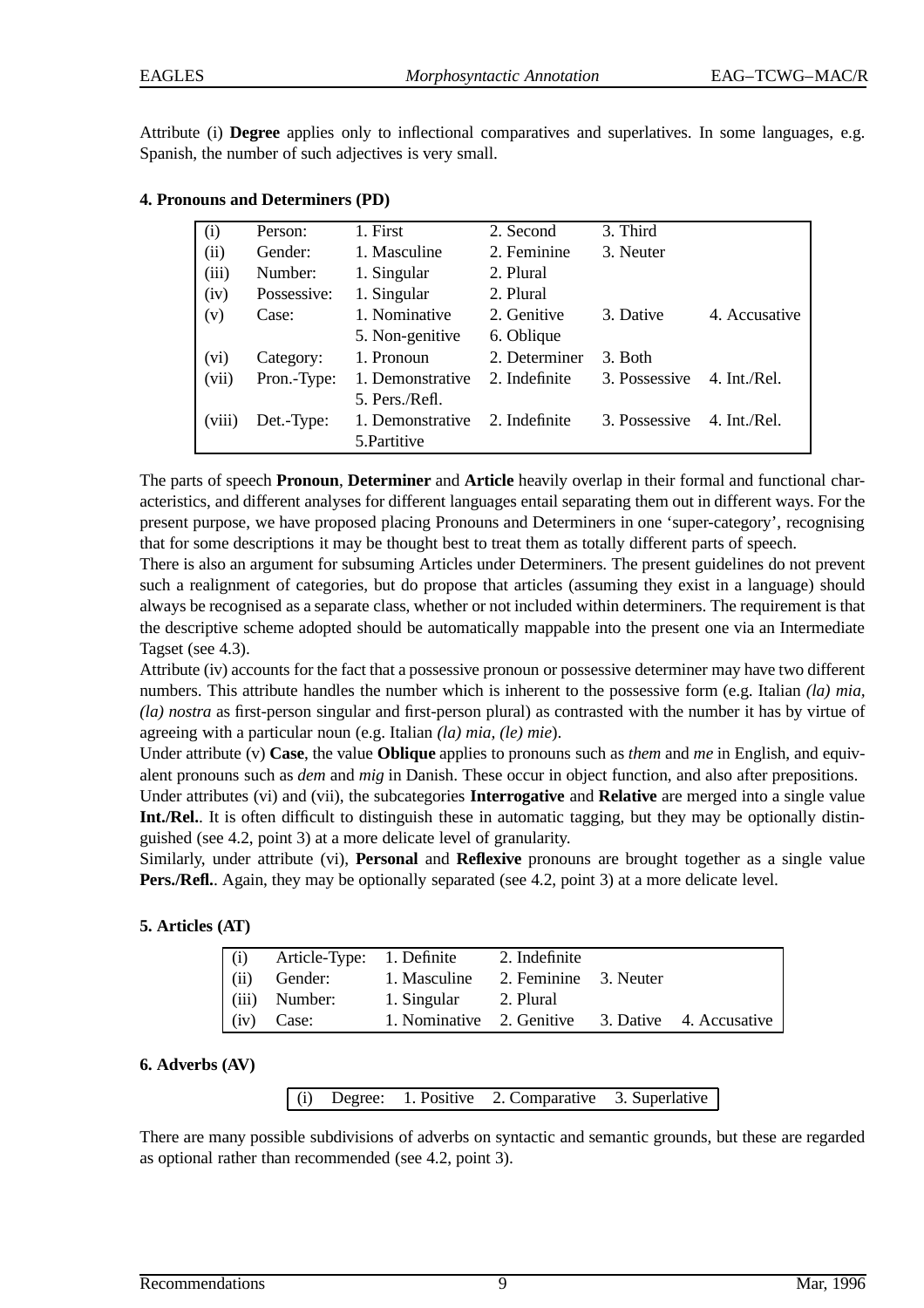## **7. Adpositions (AP)**

(i) Type: 1. Preposition

In practice, the overwhelming majority of cases of adpositions we have to consider in European languages are prepositions. Hence only this one value needs to be recognised at the *recommended* level. Other possibilities, such as **Postpositions** and **Circumpositions** are dealt with at the optional level (see 4.2, point 3).

#### **8. Conjunctions (C)**



#### **9. Numerals (NU)**

| (i) | Type: 1. Cardinal 2. Ordinal                                 |  |  |
|-----|--------------------------------------------------------------|--|--|
|     | (ii) Gender: 1. Masculine 2. Feminine 3. Neuter              |  |  |
|     | (iii) Number: 1. Singular 2. Plural                          |  |  |
|     | (iv) Case: 1. Nominative 2. Genitive 3. Dative 4. Accusative |  |  |
|     | $\vert$ (v) Function: 1. Pronoun 2. Determiner 3. Adjective  |  |  |

In some languages (e.g. Portuguese) this category is not normally considered to be a separate part of speech, because it can be subsumed under others (e.g. cardinal numerals behave like pronouns/determiners; ordinal numerals behave more like adjectives). We recognise that in some tagsets **Numeral** may therefore occur as subcategory within other parts of speech. (Compare the treatment of articles under 5 above). At the same time, it is possible to indicate the part-of-speech function of a word within the numeral category by making use of attribute (v).

#### **10. Interjections (I)**

No subcategories are recommended.

#### **11. Unique/Unassigned (U)**

No subcategories are recommended, although it is expected that tagsets for individual languages will need to identify such one-member word-classes as **Negative particle**, **Existential particle**, **Infinitive marker**, etc. (See 4.2, point 3 for more information.)

#### **12. Residual (R)**

| (i)   | Type: |                      |                       |  | 1. Foreign word 2. Formula 3. Symbol 4. Acronym 5. Abbreviation |
|-------|-------|----------------------|-----------------------|--|-----------------------------------------------------------------|
|       |       | 6. Unclassified      |                       |  |                                                                 |
| (ii)  |       | Number: 1. Singular  | 2. Plural             |  |                                                                 |
| (iii) |       | Gender: 1. Masculine | 2. Feminine 3. Neuter |  |                                                                 |

The **Unclassified** category applies to word-like text segments which do not easily fit into any of the foregoing values. For example: incomplete words and pause fillers such as *er* and *erm* in transcriptions of speech, or written representations of singing such as *dum-de-dum*.

Although words in the Residual category are on the periphery of the lexicon, they may take some of the grammatical characteristics, e.g., of nouns. Acronyms such as *IBM* are similar to proper nouns; symbols such as alphabetic characters can vary for singular and plural (e.g. *How many Ps are there in 'psychopath'?*), and are in this respect like common nouns. In some languages (e.g. Portuguese) such symbols also have gender. It is quite reasonable that in some tagging schemes some of these classes of word will be classified under other parts of speech.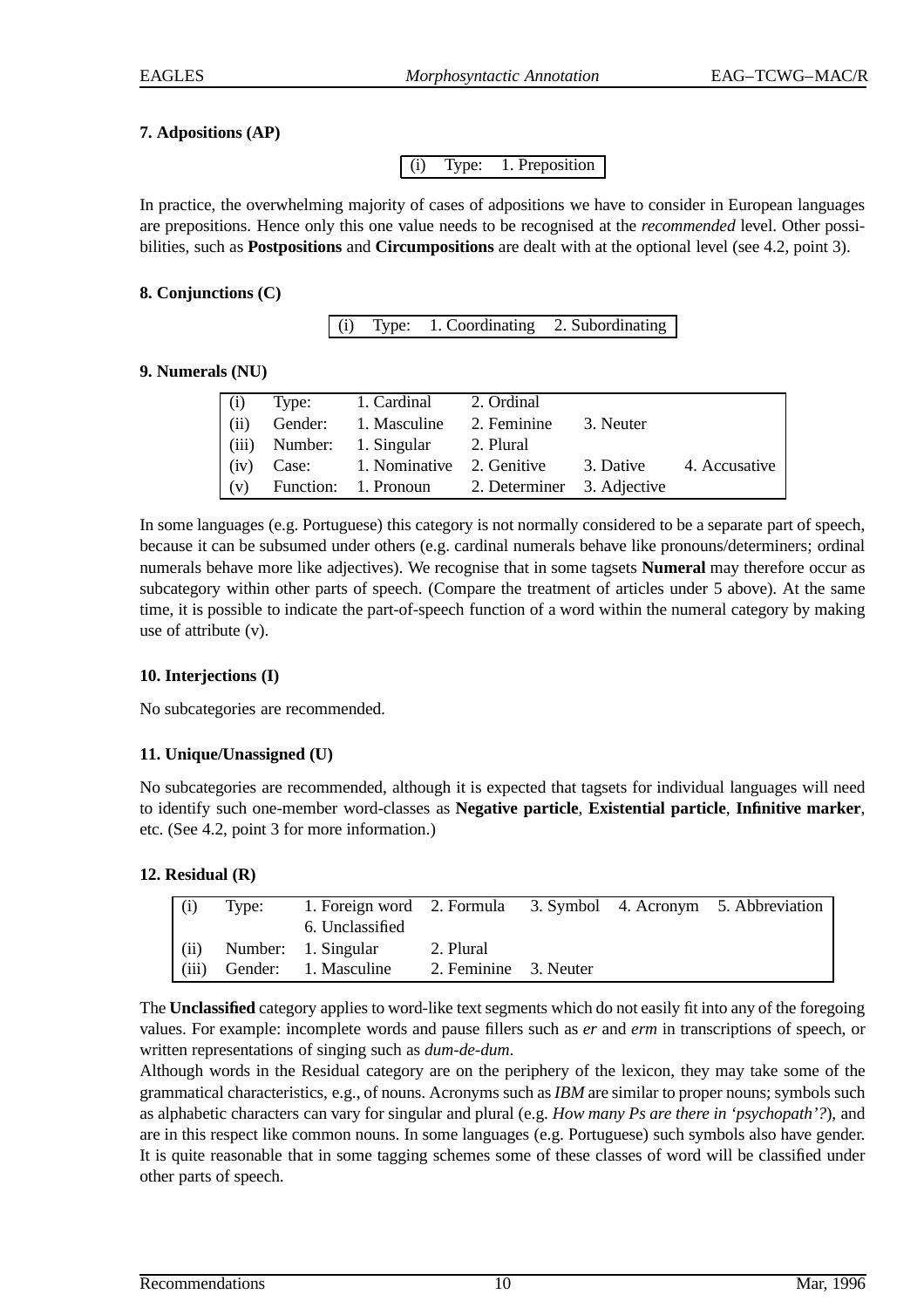### **13. Punctuation marks (PU)**

Word-external punctuation marks, if treated as words for morphosyntactic tagging, are sometimes assigned a separate tag (in effect, an attribute value) for each main punctuation mark:

(i) 1. Period 2. Comma 3. Question mark  $\dots$  etc.  $\dots$ 

An alternative is to group the punctuation marks into positional classes:

(i) 1. Sentence-final 2. Sentence-medial 3. Left-Parenthetical 4. Right-Parenthetical

Under 1 are grouped **. ? !**. Under 2 are grouped **, ; : —** . Under 3 are placed punctuation marks which signal the initiation of a constituent, such as **(**, **[** , and **¿** in Spanish). Under 4 are grouped punctuation marks which conclude a constituent the opening of which is marked by one of the devices in 3: e.g. **)**, **]** and Spanish **?** . We make no recommendation about choosing between these two sets of punctuation values.<sup>1</sup>

#### **4.2.3 Special extensions — Optional generic attributes/values**

Here we deal with aspects of morphosyntactic annotation which are optional, and may be included in the annotation scheme according to need. Many of them go beyond morphosyntax and are of a syntactic or semantic nature. There is decidedly no claim to completeness. We do not recommend any of these features, but simply present them as having illustrative value. This subsection deals with generic optional features, i.e. those which are *application-* or *task-specific*. See section 4.2.4 — language-specific features — for another class of special extension.

#### **1. Nouns**

One might wish to introduce semantically and syntactically oriented attributes such as countability:

(v) Countability: 1. Countable 2. Mass

### **2. Verbs**

Additional optional attributes:

| (ix)  | Aspect:       | 1. Perfective    | 2. Imperfective  |
|-------|---------------|------------------|------------------|
| (x)   | Separability: | 1. Non-separable | 2. Separable     |
| (xi)  | Reflexivity:  | 1. Reflexive     | 2. Non-reflexive |
| (xii) | Auxiliary:    | 1. Have          | 2. Be            |

Attribute (ix) is needed for Greek and Slavonic languages. It corresponds also to the Past Simple/Imperfect distinction of Romance languages.

Attribute (x) is relevant for German compound verbs (*fängt ... an, anfangen*) and also to phrasal verbs in Danish and English.

Attribute (xii) is applied to main verbs in French, German, Dutch, etc., and determines the selection of *avoir* or  $\hat{e}$ *tre*, etc., as auxiliary for the Perfect.

Additional optional value for recommended attribute Status (see 4.2.2, point 2):

### (viii) Status: 3. Semi-auxiliary

In addition to main and auxiliary verbs, it may be useful (e.g. in English) to recognise an intermediate category of semi-auxiliary for such verbs as *be going to*, *have got to*, *ought to*.

<sup>&</sup>lt;sup>1</sup>The punctuation category is clearly the most peripheral of the above categories as regards relevance to morphosyntax. There is also a scale of peripherality within the punctuation category. For example, on the boundary between punctuation and the mark-up of a text are such features as highlighting, whether realised by italics, bold-face, or capitals, which according to one view, should be included within tagging schemes.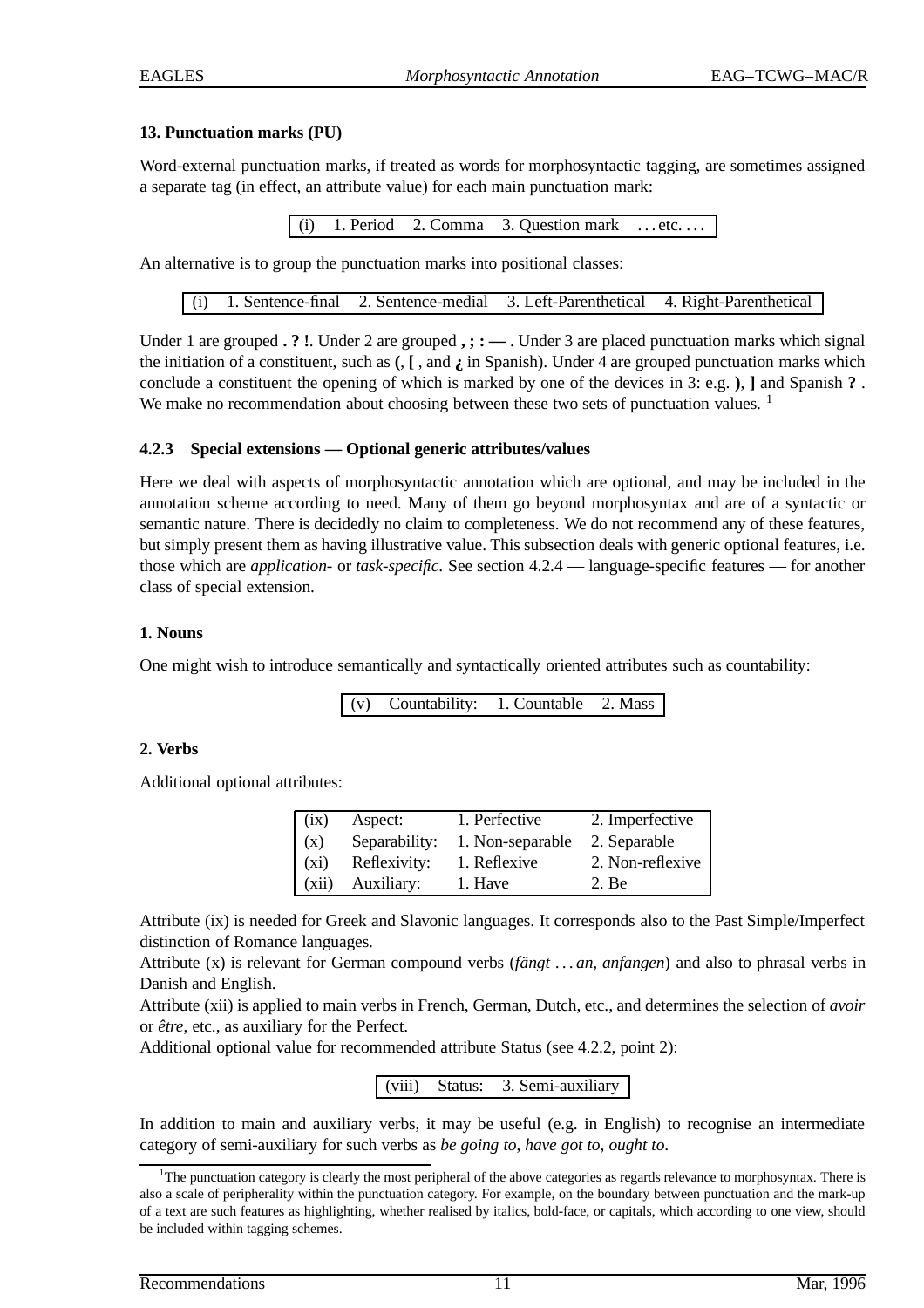## **3. Adjectives**

Additional optional attributes:

|                                  | $\sqrt{(v)}$ Inflection-type: 1. Weak-Flection 2. Strong-Flection 3. Mixed   |  |
|----------------------------------|------------------------------------------------------------------------------|--|
| $\vert$ (vi) Use: 1. Attributive | 2. Predicative                                                               |  |
|                                  | $\vert$ (vii) NP Function: 1. Premodifying 2. Postmodifying 3. Head-function |  |

**Weak** and **Strong** (attribute (v)) are values for adjectival inflection in the Germanic languages German, Dutch and Danish. The syntactic attribute (vi) makes a distinction, for example, between *main* (Attributive) and *asleep* (Predicative) in English.

### **4. Pronouns and Determiners**

Additional optional attributes:

| (ix) Special Pronoun Type: 1. Personal |                                             |             | 2. Reflexive 3. Reciprocal |
|----------------------------------------|---------------------------------------------|-------------|----------------------------|
| $(x)$ Wh-Type:                         | 1. Interrogative 2. Relative 3. Exclamatory |             |                            |
| (xi) Politeness:                       | 1. Polite                                   | 2. Familiar |                            |

Attribute (xi) is limited to second-person pronouns. In some languages (e.g. French) it is possible to treat **Polite** and **Familiar** simply as pragmatic values encoded through other attributes — especially person and number. In languages where there are special polite pronoun forms (e.g. Dutch *u* and Spanish *usted*), the additional **Politeness** attribute is required.

#### **6. Adverbs**

| (ii) | Adverb-Type: 1. General |                              | 2. Degree      |                |
|------|-------------------------|------------------------------|----------------|----------------|
|      | (iii) Polarity:         | 1. Wh-type                   | 2. Non-wh-type |                |
|      | $(iv)$ Wh-type:         | 1. Interrogative 2. Relative |                | 3. Exclamatory |

Attribute (ii) allows the tagset to distinguish degree adverbs, which have a distinctive syntactic function, (such as *very, so, too*) from others. Attribute (iv) enables the tagset to mark separately the **Wh-** or **Qu**adverbs which are interrogative, relative or exclamatory in function. The relevant adverbs (in English) are *when*, *where*, *how* and *why*.

### **7. Adposition**

(i) Type: 2. Fused prep-art

The additional value **Fused prep-art** is for the benefit of those who do not find it practical to split fused words such as French  $au (= \hat{a} + le)$  into two textwords. This very common phenomenon of a fused preposition + article in West European languages should preferably, however, be handled by assigning two tags to the same orthographic word (one for the preposition and one for the article).

### **8. Conjunctions**

(ii) Coord-Type: 1. Simple 2. Correlative 3. Initial 4. Non-initial

This attribute subclassifies coordinating conjunctions. It is easier to assign one tag to one orthographic word and it is therefore suggested that the four values are assigned as follows: **Simple** applies to the regular type of coordinator occurring between conjuncts: German *und*, for example. When the same word is also placed before the first conjunct, as in French *ou. . . ou. . .* , the former occurrence is given the **Correlative** value and the latter the **Simple** value. When two distinct words occur, as in German *weder. . . noch. . .* , then the first is given the **Initial** value and the second the **Non-initial** value.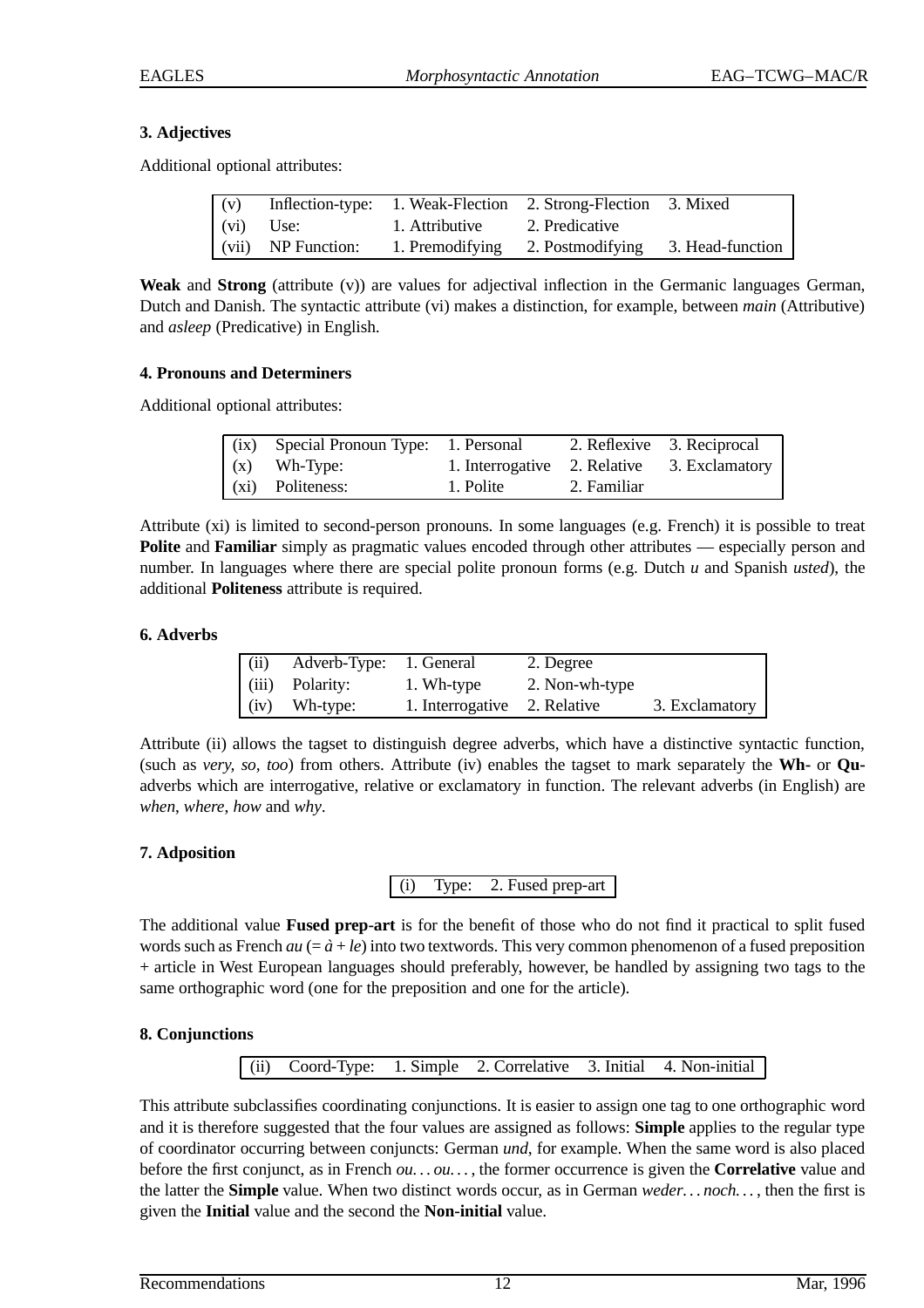#### **4.2.4 Special extensions — Optional language-specific attributes/values**

The following are examples of special extensions of the tagset which may be needed for *specific languages*. As in 4.2.3 above, the examples are purely illustrative and there is certainly no claim to completeness. Thus, we do not recommend any of these features. In some cases, they derive from work already done on tagsets and their applications to texts. In other cases, they derive from specialist research, or from comments on an early draft of these guidelines, supplied by specialists in particular languages.

#### **1. Nouns**

An additional language-specific attribute is:

|  |  | (vi) Definiteness: 1. Definite 2. Indefinite 3. Unmarked [Danish] |  |
|--|--|-------------------------------------------------------------------|--|

This is to handle the suffixed definite article in Danish: e.g. *haven* ('the garden'); *havet* ('the sea') Additional values:

|              | (ii) Gender: 4. Common |                                     | [Danish, Dutch] |
|--------------|------------------------|-------------------------------------|-----------------|
| $(iv)$ Case: |                        | 6. Vocative 7. Indeclinable [Greek] |                 |

The **Common** gender contrasts with **Neuter** in a two-gender system.

### **2. Verbs**

An additional attribute:

| (xiii) Aux.-function: 1.Primary 2.Modal [English] |
|---------------------------------------------------|
|---------------------------------------------------|

The primary (non-modal) auxiliaries are *be*, *have* and *do*.

An additional value to the non-finite category of verbs is arguably needed for English, because of the merger in that language of the gerund and participle functions. The -ing form does service for both and the two traditional categories are not easily distinguishable.

(v) Verb-form / Mood: 9. -Ing form [English]

### **3. Adjectives**

Additional values for **Case**:

(iv) Case: 5. Vocative 6. Indeclinable [Greek]

#### **4. Pronouns and Determiners**

An additional value for **Gender** and for **Case**:

|             | $\int$ (ii) Gender: 4. Common | [Danish] |
|-------------|-------------------------------|----------|
| $(v)$ Case: | 7. Prepositional [Spanish]    |          |

An additional attribute:

(xii) Strength 1. Weak 2. Strong [French, Dutch, Greek]

**Weak** and **Strong** distinguish, for example, *me* from *moi* in French, and *me* from *mij* in Dutch.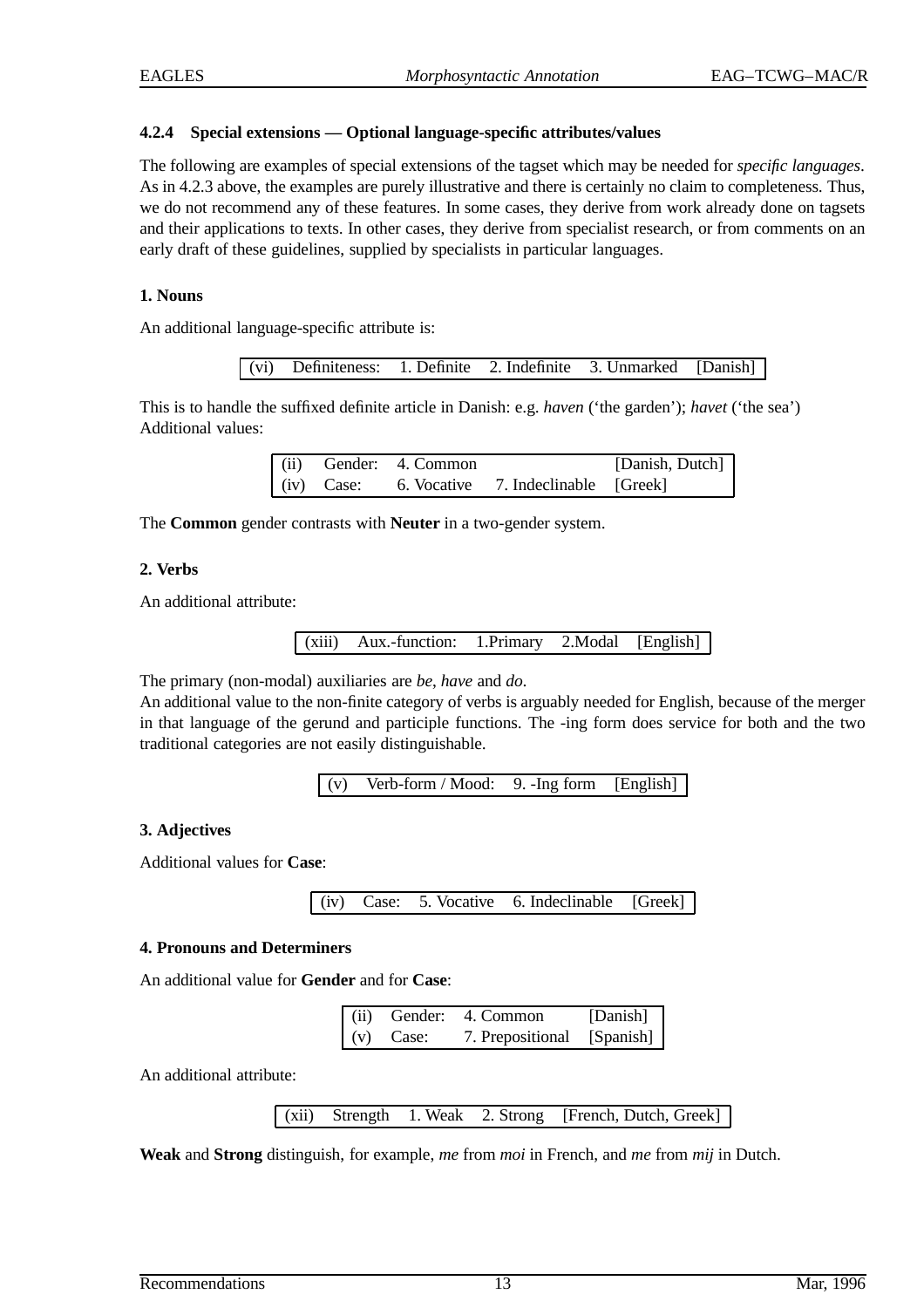## **5. Articles**

Again, additional values for **Article-Type**, **Gender** and **Case** are:

| (i) | Article-Type: 3. Partitive |           |                                     | [French] |
|-----|----------------------------|-----------|-------------------------------------|----------|
|     | $(iii)$ Gender:            | 4. Common |                                     | [Danish] |
|     | $(iv)$ Case:               |           | 5. Vocative 6. Indeclinable [Greek] |          |

#### **6. Adverbs**

Additional values for **Adverb-Type**:

(ii) Adverb-Type: 3. Particle 4. Pronominal [English, German, Dutch]

In some tagging schemes, especially for English, a particle such as *out, off* or *up* counts as a subclass of adverb. In other tagging schemes, the particle may be treated under **Residual** as a special word-class. German and Dutch have pronominal adverbs such as German *daran*, *davon*, *dazu*.

#### **7. Adpositions**

Values for **Adposition-Type**, in addition to 1. Preposition and 2. Fused-preposition:

(i) Type: 3. Postposition 4. Circumposition [German, English]

German *entlang* is a **Postposition**, and arguably, the *'s* which forms the genitive in English is no longer a case marking, but an enclitic postposition, as in *the Secretary of State's decision*, *in a month or so's time*. German *(auf. . .) hin* is an example which can be analysed as a **Circumposition**.

### **8. Conjunctions**

An additional attribute, applying to subordinating conjunctions only:

(iii) Subord.-type: 1. With-finite 2. With-infin. 3. Comparative [German]

For example, in German, *weil* introduces a clause with a finite verb, whereas *ohne (zu. . .)* is followed by an infinitive, and *als* is followed by various kinds of comparative clause (including clauses without finite verbs).

### **11. Unique/Unassigned**

The following miscellaneous values may occur:

| Unique-type: | 1. Infinitive marker            | [German zu, Danish at, Dutch, English] |
|--------------|---------------------------------|----------------------------------------|
|              | 2. Negative particle            | [English <i>not</i> , $n't$ ]          |
|              | 3. Existential marker           | [English there, Danish der]            |
|              | 4. Second negative particle     | [French pas]                           |
|              | 5. Anticipatory er              | [Dutch]                                |
|              | 6. Mediopassive voice marker se | [Portuguese]                           |
|              | 7. Preverbal particle           | [Greek]                                |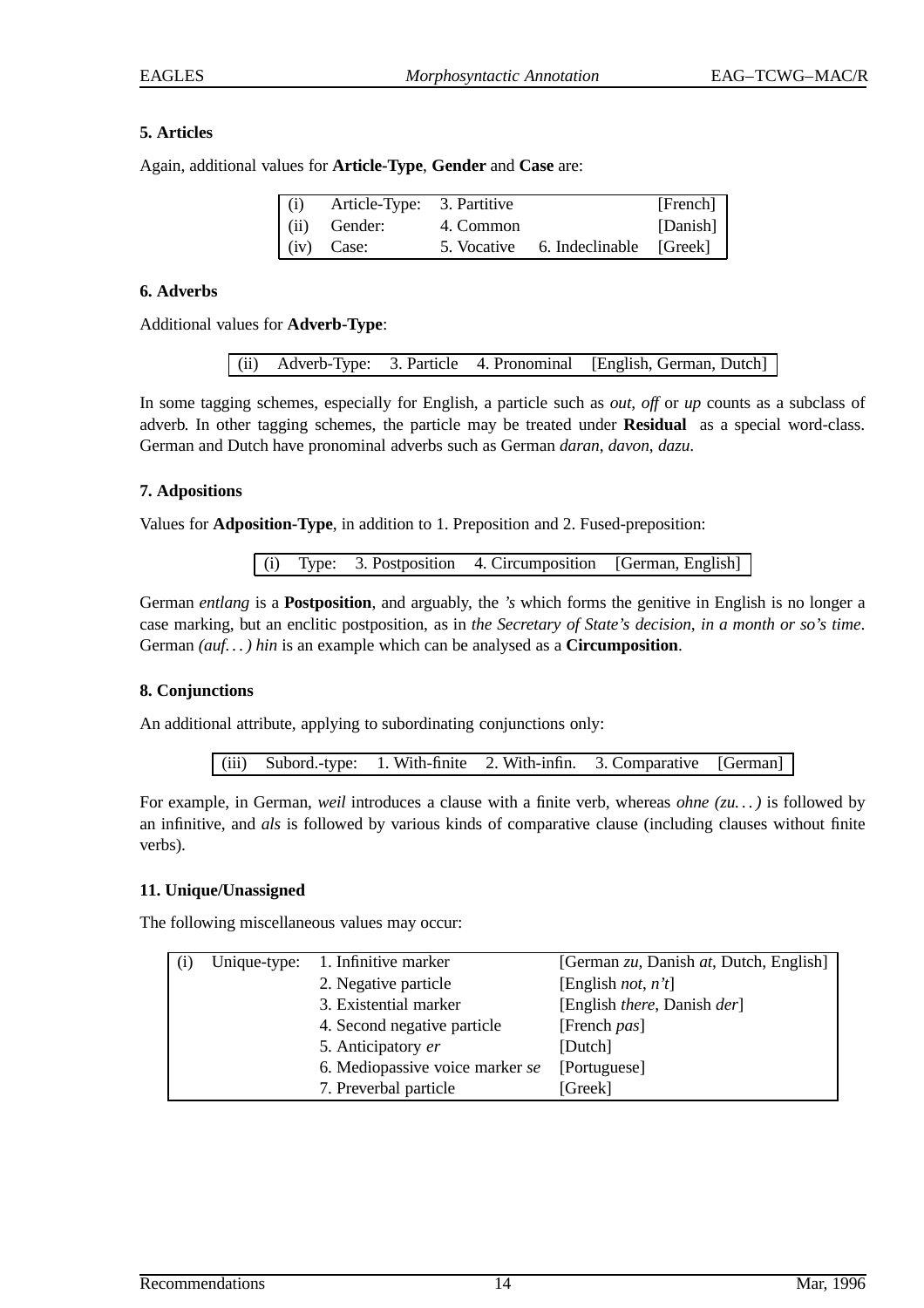## **4.3 Intermediate Tagset**

For any tagset designed for the annotation of texts in a given language, the guidelines do not impose any particular set of choices to be used in distinguishing and representing grammatical categories. But it is important that the tagset should be mappable (if possible automatically) on to a set of attribute–value pairs in conformity with the guidelines presented in 4.2. This includes the possibility (indeed the probability) that the annotator will need to define optional values other than the special extensions (see 4.2, point 3).

This mapping will have the additional value that it will enable the annotator to transfer the information in a morphosyntactically-tagged corpus to the morphosyntactic component of a lexicon (e.g. in order to record frequencies of word-tag pairs). It will also enable a lexicon of the given language to be used as a major input to automatic tagging.

To aid this mapping, and to test out its efficacy, we suggest that an *Intermediate Tagset* can be used as a language-neutral representation of a set of attribute–value pairs, based on the word categorisation presented in 4.2. This can act as an intermediate stage of mapping between the tags assigned to textwords in corpus annotation and the labels assigned to words in a lexicon. Another important function of this Intermediate Tagset is to act as a basis for interchange between different local tagsets for particular corpora and particular languages.

A convenient linear method of representation is arrived at as follows:

(i) Represent the obligatory part-of-speech attribute value by using one or more letters, as indicated in 4.2.1:

| $N = noun$                               | $AV = adverb$                    | $I =$ interjection                        |
|------------------------------------------|----------------------------------|-------------------------------------------|
| $V = verb$                               |                                  | $AP = adposition$ $U = unique/unassigned$ |
| $AJ = \text{adjective}$                  | $C =$ conjunction $R =$ residual |                                           |
| $PD = pronoun/determiner$ $NU = numeral$ |                                  | $PU =$ punctuation                        |
| $AT =$ article                           |                                  |                                           |

- (ii) Represent the whole tag as a linear string of characters, each attribute (roman number (i), (ii), (iii),  $(iv)$ , ...) representing the first, second, third, fourth,... place in a string of digits.
- (iii) Represent each value of each attribute by employing the arabic digits used in the recommended attributes and values 4.2.2. Thus, the interpretation of the string of digits will vary according to the part-of-speech category. (The optional attributes and values in 4.2, point 3 may also be used, but have to be specially defined for each tagset).

Examples:

- A common noun, feminine, plural, countable, is represented: **N122010**
- A 3rd person, singular, finite, indicative, past tense, active, main verb, non-phrasal, non-reflexive, verb is represented: **V3011141101200**
- A comparative, general adjective is represented: **AJ2000000**
- A coordinating conjunction, simple, is presented: **C110**
- An interjection is represented: **I**
- A plural symbol (as in *two Bs*) is represented: **R320**

Wherever an attribute is inapplicable to a given word in a given tagset, the value **0** fills that attribute's place in the string of digits. (See further, for the use of **0**, the section on underspecification in 4.4). When the **0**s occur in final position, without any non-zero digits following, they could be omitted without loss of information. Thus a comparative general adjective could simply be represented: **AJ2**. However, for clarity, the **0**s should be added.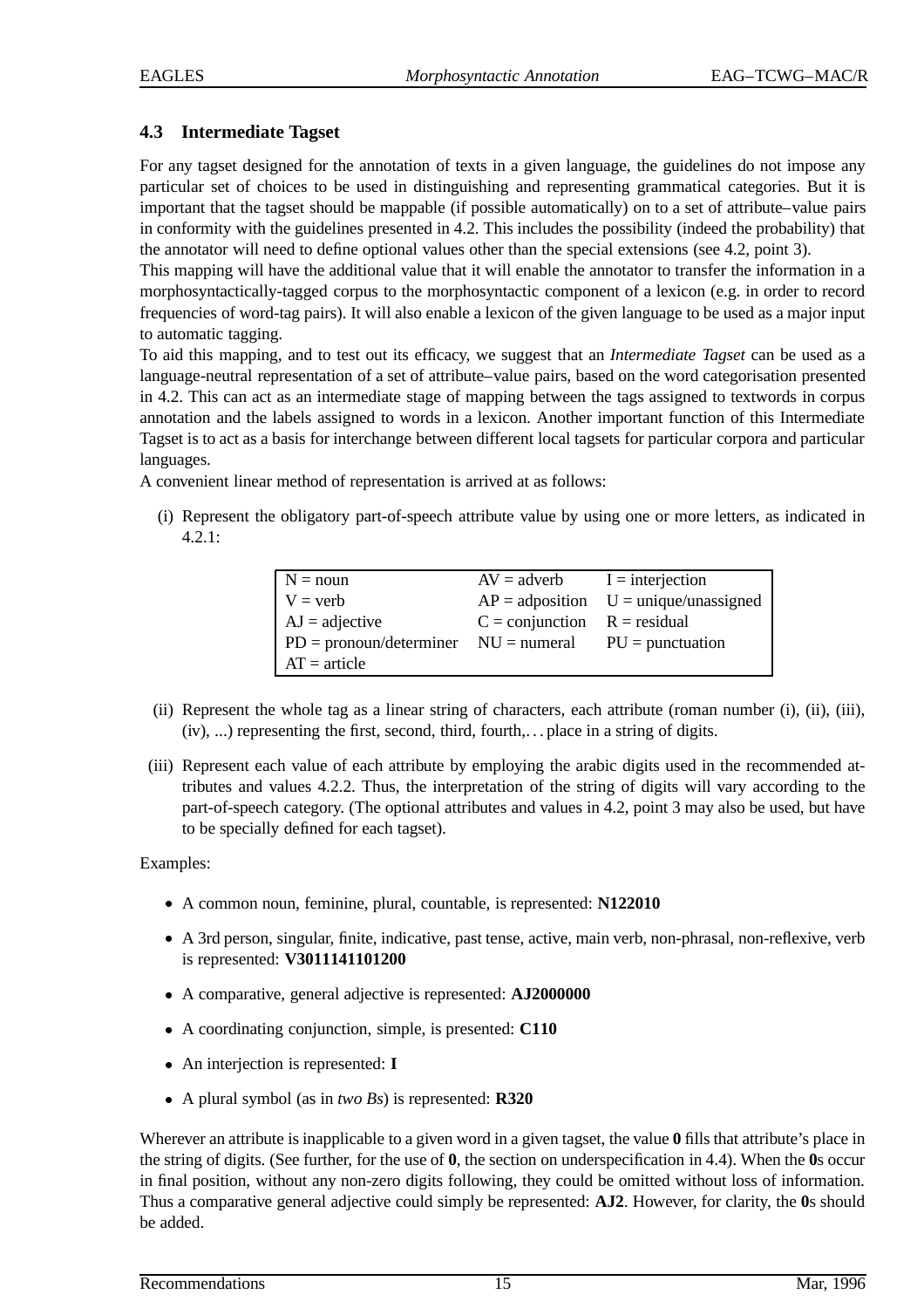There may be cases where a category needed for tagging in a specific language (given current limitations of automatic tagging) cuts across two or more values in the optional categories of the guidelines, and may even cut across different attributes as well. It is necessary to define what this value means by using the **OR** operator ( ), and brackets to identify the arguments of this operator. Another operator we can use is the negative operator, signalled by the minus (-), so that **-4** means "all values of this attribute except the 4th". A good example is the base form of the English verb. The finite base form in English can be specified by using a disjunction "[finite indicative present tense [plural or [first person or second person] singular] or imperative or subjunctive]". This is spelled out, using the intermediate tagset, as follows:

### **V[[-301 002]111 000121 000130]0100000**

Even this leaves out the non-finite use of the base form, as an infinitive. This example, awkward as it is, has an explanatory value: the relation between tagsets and a language-neutral representation can be very indirect. Although such cases as this are unusual, they show that the mapping between a lexicon and a tagged corpus is not always an easy one to automate.

To illustrate the method of converting a tagset into this type of language-neutral labelling, we present in Appendix A a rendering into an *Intermediate Tagset* of a tagset for English and in Appendix B of a set of dictionary codes for Italian; the former are based on the English implementation of the lexicon guidelines and the latter on the codes of the *DMI* (Calzolari et al. 1980). (For English, with its simple morphology, we find the most complex interrelation between the morphosyntactic guidelines and the requirements of a particular language. With other languages, the mapping from the language-specific tagset to the Intermediate tagset is likely to be more straightforward.)

## **4.4 Underspecification and ambiguity in tagging**

Underspecification and ambiguity are two descriptively incomplete phenomena, where some information which the tagset could in principle provide is not provided. But the reasons for this lack of information are quite different in the two cases, which should therefore be clearly distinguished.

### **4.4.1 Dealing with underspecification**

*Underspecification* is the phenomenon (sometimes called *neutralisation*) illustrated by the use of **0** in the Intermediate Tagset. It means that the distinction between the different values of an attribute is not relevant in this instance. One could also say that the particular attribute marked **0** is not applied to the textword under consideration. The possible reasons for this are threefold:

- **Language underspecifies:** The attribute does not apply to the part-of-speech in the language under consideration. For example, Gender does not apply to Nouns in English. Case does not apply to Adjectives in French.
- **Tagset underspecifies:** Although the attribute does apply to the part-of-speech in the language under consideration, the tagset is not fine-grained enough to represent it. For example, a particular tagset for English may omit representation of Gender (*he*, *she*) for pronouns.
- **Word underspecifies:** Although the attribute does apply to the language, and is represented in the tagset, it is not marked on this particular word, because it is neutralised. For example, in French, the plural article *les* is unspecified for Gender. Invariable adjectives, such as German *prima*, are unspecified for Gender, Case and Number.

There is room for different viewpoints on whether morphological syncretism should lead to underspecification of values, or whether values, even where they are not morphologically signalled, should be specified on the basis of context. There is also room for difference of opinion about whether the unmarked value of a binary attribute should be applied to the absence of the marked value. (E.g. should we mark all verbs which are not passive in Danish as active? Or should we leave Voice unspecified, except with those verbs for which the passive is an option?)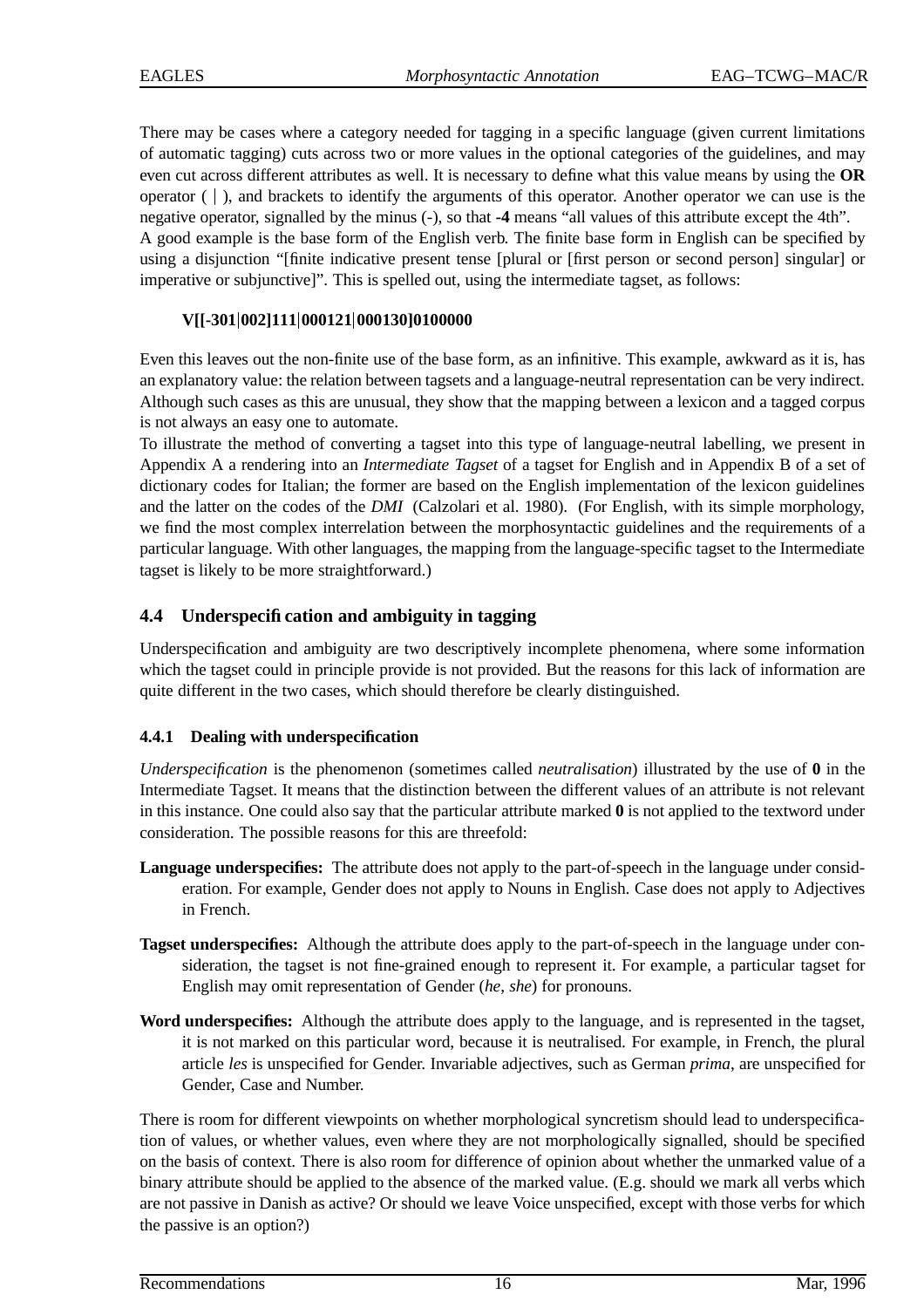However, the important point to make here is that underspecification is normally signalled, in a tagset, simply by the absence of any indicator of the attribute. Alternatively, as in the Intermediate Tagset (see 4.3), a **0** is used to make the absence of an attribute explicit.

### **4.4.2 Dealing with ambiguity**

*Ambiguity*, as contrasted with underspecification, is the phenomenon of lack of information, where there is uncertainty between two or more alternative descriptions. Four different senses of ambiguity can be distinguished in morphosyntactic tagging.

#### **4.4.2.1 Grammatical homonymy**

The English word *round* has five potential tags: it can be

- 1. A preposition;
- 2. An adverb/particle;
- 3. An adjective;
- 4. A noun; or
- 5. A verb.

Normally, this type of ambiguity, if it is considered such, does not occur in an annotated corpus, since the ambiguity is resolved.

#### **4.4.2.2 Portmanteau tags**

However, with large corpora, tagging is done automatically, and there may be no need or opportunity for the manual post-editing of the whole corpus. It can be practical, in such cases, to retain more than one tag in the annotated corpus, where the automatic tagging algorithms have not provided strong enough evidence for disambiguation. For example, in the British National Corpus, a set of *portmanteau tags* is used in recording such ambiguities. One of them is the tag **VVD-VVN**, which means "either the past tense or the past participle of a lexical verb". The portmanteau tag appears in the annotated British National Corpus in the TEI format of an entity reference appended to the word, e.g.: *liked***&VVD-VVN;**. Other formats of presentation would also be reasonable. A portmanteau tag signals uncertainty about the appropriate tag, for reasons of fallible automatic processing. It is assumed that a trained human post-editor would in general have no difficulty in resolving the ambiguity.

#### **4.4.2.3 Human uncertainty ambiguities**

A further type of ambiguity may arise where the human annotator cannot decide on a single appropriate tag. There may be good reasons for this type of indecision:

- The annotation scheme may fail to provide criteria for disambiguation;
- Two or more human annotators may have different opinions, or different theoretical perspectives, on the same data;
- The categories may themselves have unclear boundaries not because of any human failing, but because that is what linguistic categories are like.

In the present stage of development of morphosyntactic tagging, the ability to deal with this kind of ambiguity is not a matter of great priority — but it may become more important in the future.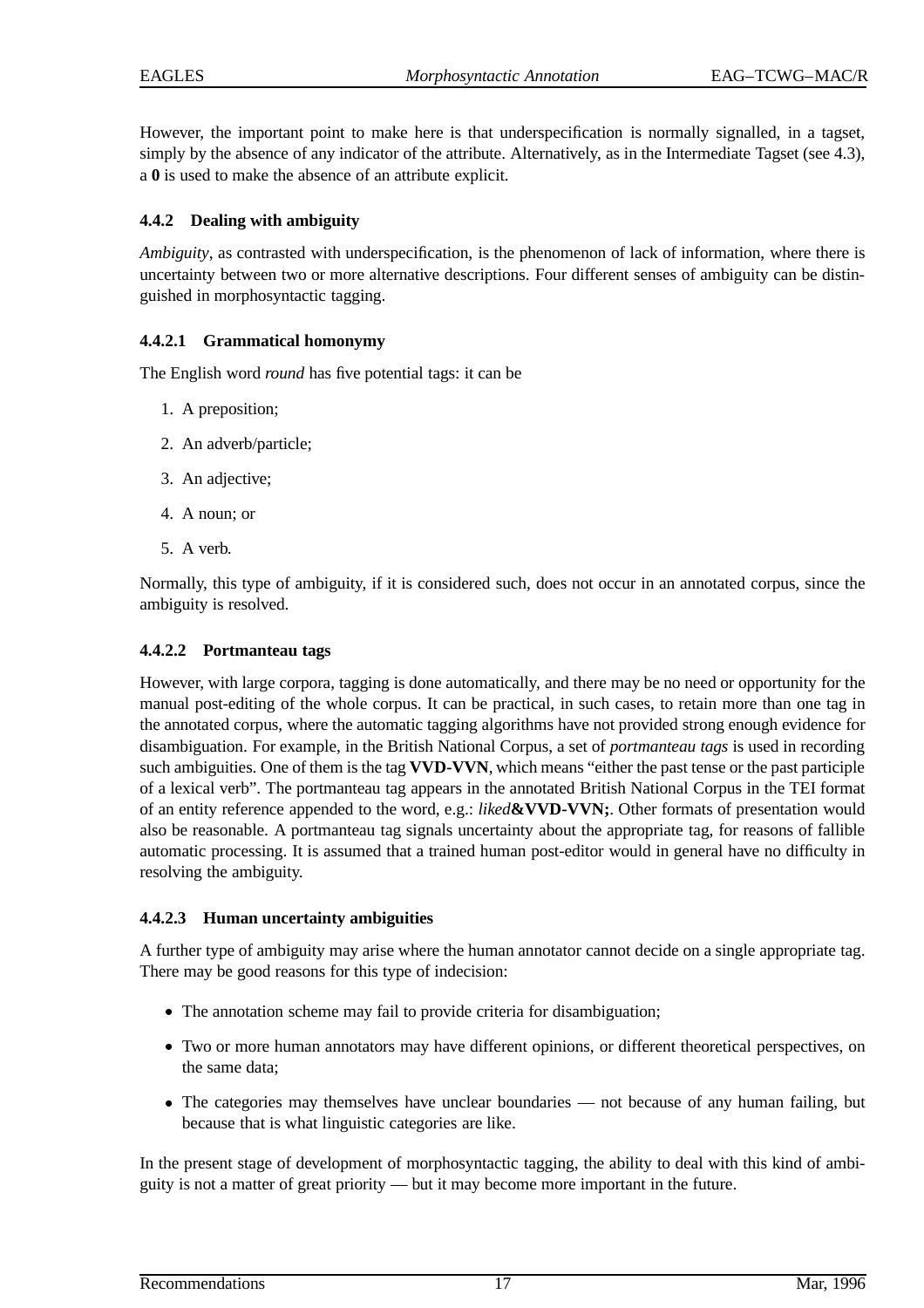#### **4.4.2.4 Genuine textual ambiguities**

By this we mean cases where the text does not provide enough information for disambiguation between two or more clearly defined categories. For example, it may be unclear whether in a given case the exclamatory word *Fire!* is a verb or a noun. Ideally, in such cases, more than one tag should be attached to the same textword.

The encoding of ambiguity in morphosyntactic annotation has so far received little attention, and we make no recommendations except to propose that in principle, all the kinds of ambiguity listed above should be distinguishable by different mark-up.

## **4.5 Multiple tagging practices: Form-function and lemmatisation**

Ambiguity is just one of a number of phenomena for which some kind of multiple tagging of the same textword may be required. Other cases of multiple tagging which should be mentioned are:

- **1. Form-function tagging:** Sometimes the need is felt to assign two different tags to the same word: one representing the formal category, and the other the functional category, e.g.:
	- A word with the form of a past participle but the function of an adjective;
	- A word with the form of an adjective but the function of an adverb.

In principle, it can be argued that two tags should be assigned to each of these word types, and should be distinctly encoded. In practice, tagging schemes up to the present have tended to give priority of one criterion over another (i.e. giving priority to function over form or *vice versa*). The annotation scheme for a given tagged corpus should clearly state the use of such criteria.

**2. Lemma tagging:** A morphosyntactically tagged corpus is generally supposed to specify the grammatical form of a textword, rather than to recover the lemma. However, in transfer of information from a corpus to a lexicon or *vice versa*, it is assumed that a lemmatisation algorithm will have an important role. There is also a case (especially as a preliminary to syntactic and semantic annotation) for a type of annotation which specifies the lemma, as well as the grammatical form, for each textword. *Lemma tagging*, as this process may be called, has so far not been widely undertaken. Once again, the need is for independent ways of representing the lemma tag and the grammatical form tag.

For both the above cases of multiple tagging, as well as for the tagging of ambiguity, there is a need for assigning more than one morphosyntactic tag to the same word. There is a case for preference for a vertical format for presenting such a multiply-tagged annotated corpus. The combination of different kinds of word tagging in the same annotated corpus can then be managed, without confusion, by associating each kind of tag with a different field or column alongside the vertical text.

## **5 References**

Calzolari, N., Ceccotti, M.L. & Roventini, A. (1980) Documentazione sui tre nastri contenenti il DMI. Technical Report. Pisa: ILC-CNR.

Rabiner, L.R. (1990) A tutorial on Hidden Markov Models and selected applications in speech recognition. In Waibel, A. & Lee, K. (eds) Readings in speech recognition. New York: Morgan Kaufman. 267–96.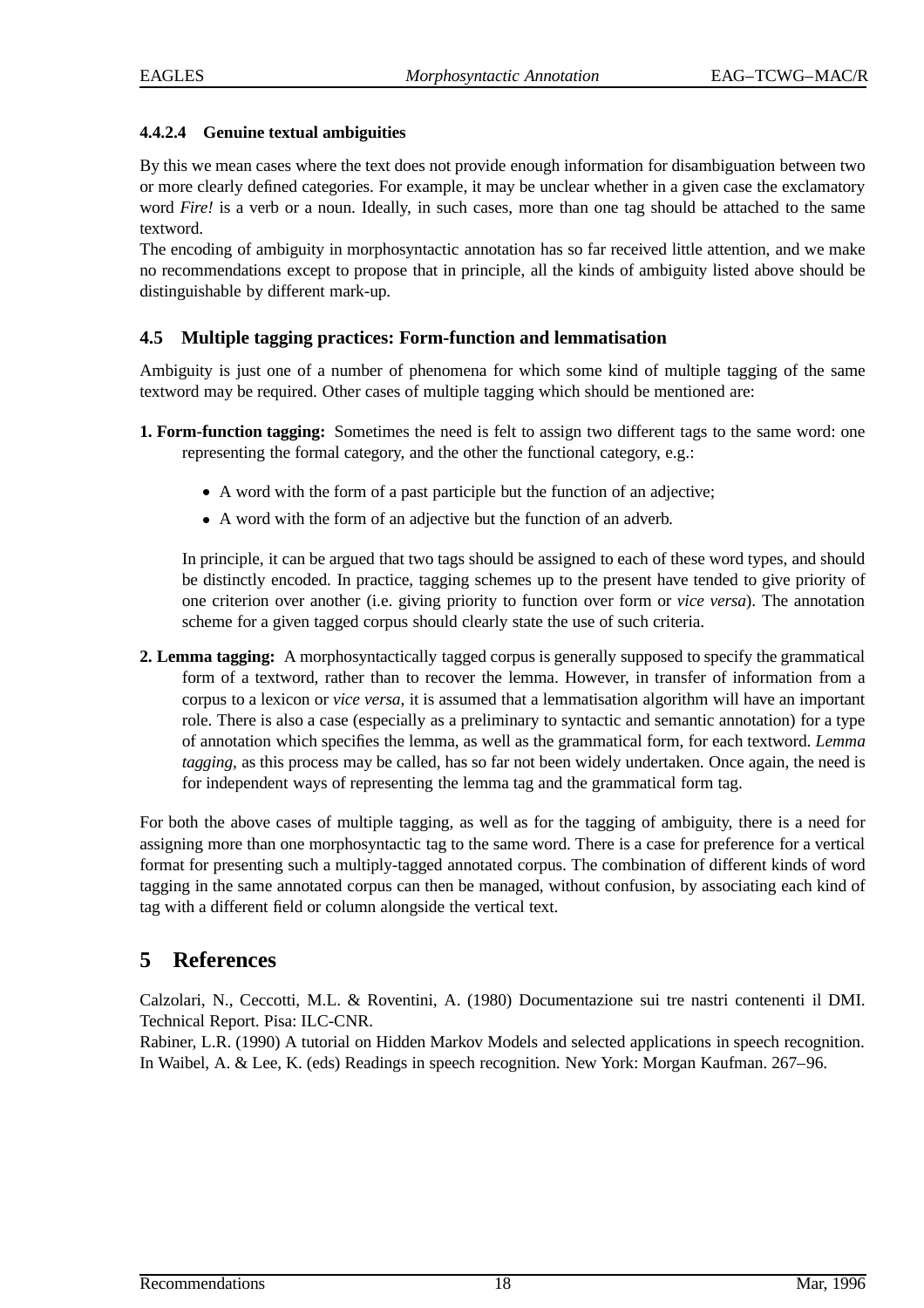# **A English tagset, with intermediate tags**

| <b>Tag</b>             | Description of word category              | Example(s)           | Intermediate Tag |
|------------------------|-------------------------------------------|----------------------|------------------|
| AJ                     | (Positive) adjective, general             | big                  | AJ10000000       |
| <b>AJR</b>             | Comparative adjective                     | bigger               | AJ20000000       |
| <b>AJT</b>             | Superlative adjective                     | biggest              | AJ30000000       |
| <b>APR</b>             | Preposition                               | at, of               | AP1              |
| <b>APO</b>             | Postposition                              | $\cdot_{\rm s}$      | AP3              |
| <b>ATD</b>             | Definite article                          | the                  | AT1000           |
| <b>ATIs</b>            | Indefinite article, singular              | a, an                | AT2010           |
| AV                     | (Positive) adverb, general                | soon                 | AV1120           |
| <b>AVD</b>             | (Positive) adverb of degree               | very, so             | AV1220           |
| <b>AVDR</b>            | Comparative adverb of degree              | more, less           | AV2220           |
| <b>AVDT</b>            | Superlative adverb of degree              | most, least          | AV3220           |
| <b>AVDWQ</b>           | Adverb of degree, other wh-type           | how                  | AV021[1]3]       |
| <b>AVR</b>             | Comparative adverb, general               | sooner               | AV2120           |
| <b>AVT</b>             | Superlative adverb, general               | soonest              | AV3120           |
| <b>AVWQ</b>            | General adverb, other wh-type             | when, why            | AV011-2          |
| <b>AVWR</b>            | General adverb, relative                  | where, why           | AV0112           |
| CC                     | Coordinating conjunction, simple          | and                  | C110             |
| <b>CCI</b>             | Coordinating conjunction, initial         | both $(\ldots$ and)  | C <sub>130</sub> |
| <b>CCM</b>             | Coordinating conjunction, medial          | $neither \dots) nor$ | C140             |
| <b>CSC</b>             | Subordinating conjunction, comparative    | than                 | C <sub>203</sub> |
| <b>CSF</b>             | Subordinating conjunction, with finite    | if, while            | C <sub>201</sub> |
| <b>CSN</b>             | Subordinating conjunction, with nonfinite | in order (to)        | C <sub>202</sub> |
| <b>DDs</b>             | Singular demonstrative determiner         | this, that           | PD001002010000   |
| DDp                    | Plural demonstrative determiner           | these                | PD002002010000   |
| DI                     | Indefinite det., neutral for number       | no, some             | PD000002020000   |
| <b>DIs</b>             | Indefinite determiner, singular           | every, much          | PD001002020000   |
| DIp                    | Indefinite determiner, plural             | both, many           | PD002002020000   |
| DVs1                   | Possessive det., 1st pers. sing           | my                   | PD100102030000   |
| DV <sub>2</sub>        | Possessive det, 2nd person                | your                 | PD200002030000   |
| DV3sF                  | Possessive det, 3rd pers. sg. fem.        | her                  | PD320102030000   |
| DV3sM                  | Possessive det, 3rd pers. sg. masc.       | his                  | PD310102030000   |
| DV3sU                  | Possessive det, 3rd pers. sg. neut.       | its                  | PD330102030000   |
| DVp1                   | Possessive det, 1st pers. plur            | our                  | PD100202030000   |
| DVp3                   | Possessive det, 3rd pers. plur            | their                | PD300202030000   |
| <b>DWR</b>             | Relative determiner                       | which                | PD000002040200   |
| <b>DWQ</b>             | Other wh-determiner                       | what                 | PD000002040-200  |
| $\mathbf{I}\mathbf{J}$ | Interjection                              | Oh, Yes              | T                |
| <b>NCs</b>             | Singular common noun                      | book, man            | N101000          |
| NCp                    | Plural common noun                        | books, men           | N102000          |
| <b>NPs</b>             | Singular proper noun                      | Mary                 | N201000          |
| NPp                    | Plural proper noun                        | Rockies              | N202000          |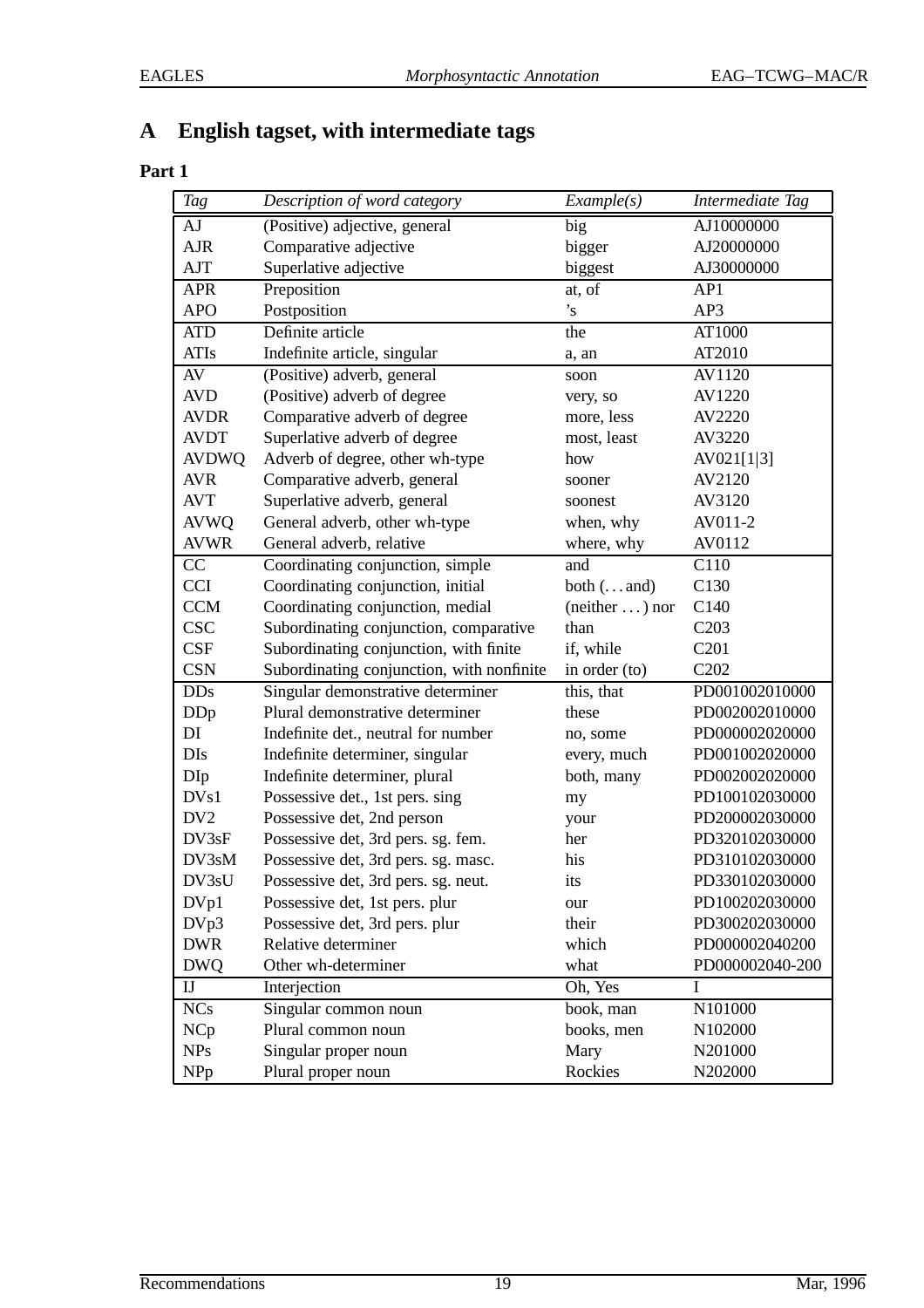| Tag                 | Description of word category            | Example(s)  | Intermediate Tag   |
|---------------------|-----------------------------------------|-------------|--------------------|
| <b>NUC</b>          | Cardinal numeral, neutral for number    | two         | NU10000            |
| <b>NUCs</b>         | Singular cardinal numeral               | one         | <b>NU10100</b>     |
| <b>NUCp</b>         | Plural cardinal numeral                 | fifties     | NU10200            |
| <b>NUOs</b>         | Singular ordinal numeral                | seventh     | <b>NU20100</b>     |
| <b>NUOp</b>         | Plural ordinal numeral                  | sevenths    | <b>NU20200</b>     |
| <b>PDs</b>          | Singular demonstrative pronoun          | this        | PD001001100000     |
| PDp                 | Plural demonstrative pronoun            | those       | PD002001100000     |
| PI                  | Indefinite pronoun, neutral for number  | all, none   | PD000001200000     |
| PIs                 | Singular indefinite pronoun             | anyone      | PD001001200000     |
| PIp                 | Plural indefinite pronoun               | few, many   | PD002001200000     |
| PPs1N               | Personal pronoun, 1st pers. sg. nom.    | I           | PD101011501000     |
| PP <sub>s</sub> 10  | Personal pronoun, 1st pers. sg. obl.    | me          | PD101061501000     |
| PP <sub>2</sub>     | Second person personal pronoun          | you         | PD2000[1 6]1501000 |
| PPs3NF              | Pers. pron., 3rd pers.sg.nom.fem.       | she         | PD321011501000     |
| PP <sub>s</sub> 3NM | Pers. pron., 3rd pers.sg.nom.masc.      | he          | PD311011501000     |
| PPs3U               | Pers. pron., 3rd pers.sing.neuter       | it          | PD3310[1 6]1501000 |
| PPs3OF              | Pers. pron., 3rd pers.sg.obl.fem.       | her         | PD321061501000     |
| PPs3OM              | Pers.pron., 3rd pers.sg.obl.masc.       | him         | PD311061501000     |
| PPp1N               | Personal pronoun, 1st pers. pl. nom.    | we          | PD102011501000     |
| PPp1O               | Personal pronoun, 1st pers. pl. oblique | us          | PD102061501000     |
| PPp3N               | Personal pronoun, 3rd pers. pl. nom.    | they        | PD302011501000     |
| PPp3O               | Personal pronoun, 3rd pers. pl. oblique | them        | PD302061501000     |
| PRs1                | Reflexive pronoun, 1st person singular  | myself      | PD101001502000     |
| PRs2                | Reflexive pronoun, 2nd person singular  | yourself    | PD201001502000     |
| PRs3F               | Reflexive pronoun, 3rd pers. sg. fem.   | herself     | PD321001502000     |
| PRs3M               | Reflexive pronoun, 3rd pers. sg. masc.  | himself     | PD311001502000     |
| PRs3U               | Reflexive pronoun, 3rd pers. sg. neut.  | itself      | PD331001502000     |
| PRp1                | Reflexive pronoun, 1st person plural    | ourselves   | PD102001502000     |
| PR <sub>p</sub> 2   | Reflexive pronoun, 2nd person plural    | yourselves  | PD202001502000     |
| PRp3                | Reflexive pronoun, 3rd person plural    | themselves  | PD302001502000     |
| PVs1                | Possessive pronoun, 1st person singular | mine        | PD100101300000     |
| PV <sub>2</sub>     | Possessive pronoun, 2nd person          | yours       | PD200001300000     |
| PVs3F               | Possessive pronoun, 3rd person fem.     | hers        | PD320101300000     |
| PVs3M               | Possessive pronoun, 3rd person masc.    | his         | PD310101300000     |
| PVs3U               | Possessive pronoun, 3rd person neut.    | its         | PD330101300000     |
| PVp1                | Possessive pronoun, 1st person plural   | ours        | PD100201300000     |
| PVp3                | Possessive pronoun, 3rd person plural   | theirs      | PD300201300000     |
| <b>PWQ</b>          | Other wh-pronoun, neutral for case      | what, which | PD000001400-200    |
| <b>PWQN</b>         | Other wh-pronoun, nominative            | who         | PD000011400-200    |
| <b>PWQO</b>         | Other wh-pronoun, oblique               | whom        | PD000061400-200    |
| <b>PWR</b>          | Relative pronoun, neutral for case      | which       | PD000001400200     |
| <b>PWRN</b>         | Relative pronoun, nominative            | who         | PD000011400200     |
| <b>PWRO</b>         | Relative pronoun, oblique               | whom        | PD000061400200     |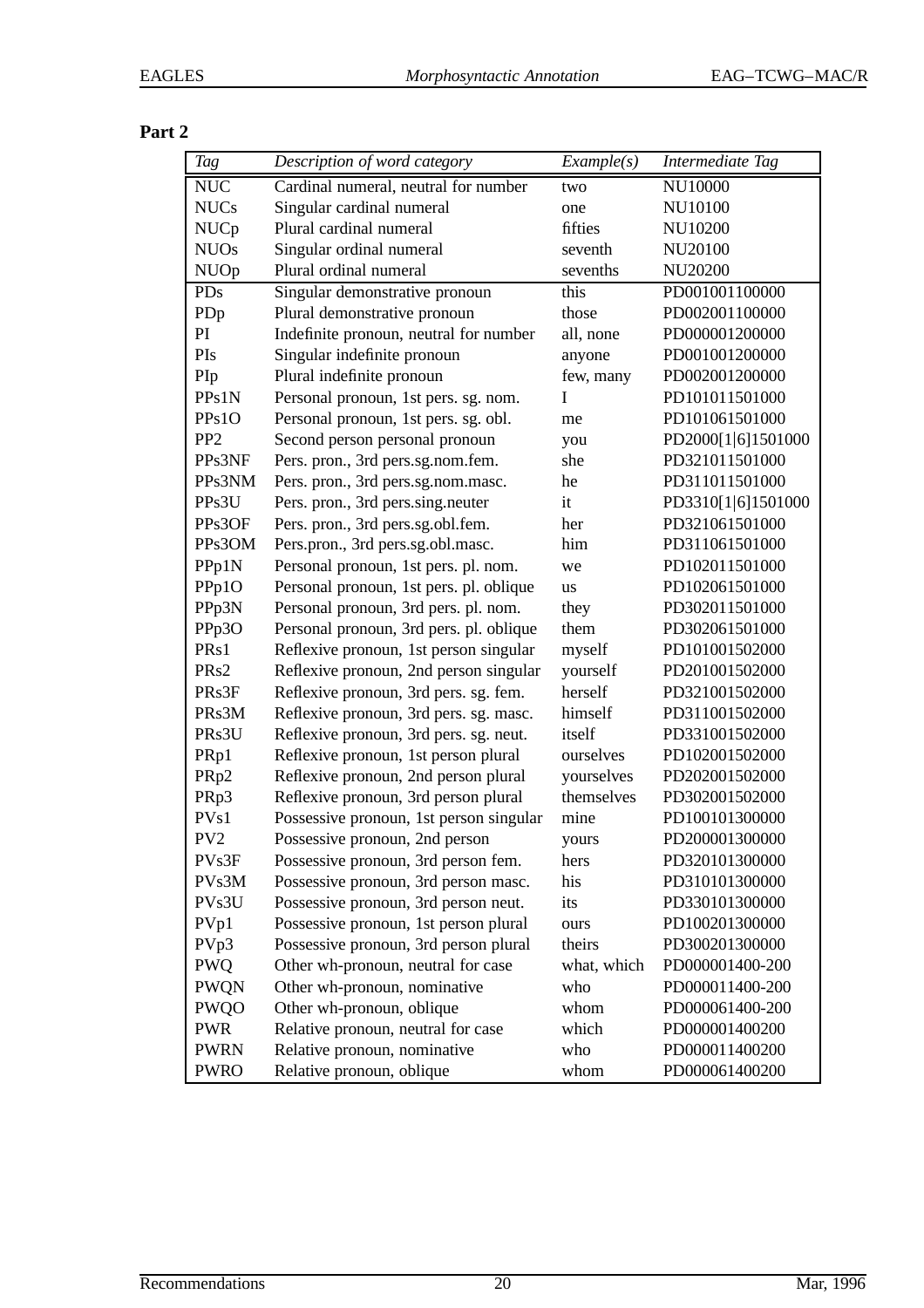| <b>Tag</b>      | Description of word category            | Example(s)     | Intermediate Tag               |
|-----------------|-----------------------------------------|----------------|--------------------------------|
| <b>RFO</b>      | Formula                                 | X/21           | R <sub>200</sub>               |
| <b>RFW</b>      | Foreign word                            | mawashi        | R100                           |
| <b>RSY</b>      | Symbol, neutral for number              | f, '           | R300                           |
| <b>RSYs</b>     | Symbol, singular                        | A, b           | R310                           |
| <b>RSYp</b>     | Symbol, plural                          | As, $b's$      | R320                           |
| <b>RUN</b>      | Unclassified                            | er, um         | R600                           |
| $\overline{UI}$ | infinitive marker                       | to (eat)       | $\overline{U1}$                |
| <b>UN</b>       | negative particle                       | not, -n't      | U2                             |
| <b>UX</b>       | existential there                       | there          | U <sub>3</sub>                 |
| VM              | Modal auxiliary verb                    | can, will      | V0001100200002                 |
| <b>VPB</b>      | Finite base form, primary auxiliary     | be, do, have   | V[[-301 002]111 000121 000130] |
|                 |                                         |                | 0200001                        |
| <b>VPD</b>      | Past tense, primary auxiliary           | did, had       | V0001140200001                 |
| <b>VPDR</b>     | Past tense -re form, primary auxiliary  | were           | V[[201 002]11 00012]40200001   |
| <b>VPDZ</b>     | Past tense -s form, primary auxiliary   | was            | V-2011140200001                |
| <b>VPG</b>      | -Ing form, primary auxiliary            | being, having  | V0002900200001                 |
| <b>VPI</b>      | Infinitive, primary auxiliary           | (to) be/have   | V0002500200001                 |
| <b>VPM</b>      | Pres. tense 1st pers. sg, primary aux.  | am             | V1011110200001                 |
| <b>VPN</b>      | Past participle, primary auxiliary      | been           | V0002640200001                 |
| <b>VPR</b>      | Pres. tense -re form, primary auxiliary | are            | V[201 002]1110200001           |
| <b>VPZ</b>      | Pres. tense -s form, primary auxiliary  | is, does, has  | V3011110200001                 |
| <b>VVB</b>      | Finite base form, main verb             | eat, have      | V[[-301 002]111 000121 000130] |
|                 |                                         |                | 0100000                        |
| <b>VVD</b>      | Past tense, main verb                   | ate, had       | V0001140100000                 |
| <b>VVDR</b>     | Past tense -re form, main verb          | were           | V[[201 002]11 00012]40100000   |
| <b>VVDZ</b>     | Past tense -s form, main verb           | was            | V-2011140100000                |
| <b>VVG</b>      | -Ing form, main verb                    | leaving, being | V0002900100000                 |
| <b>VVI</b>      | Infinitive, main verb                   | (to) leave/do  | V0002500100000                 |
| <b>VVM</b>      | Present tense 1st pers. sing, main verb | am             | V1011110100000                 |
| <b>VVN</b>      | Past participle, main verb              | eaten, left    | V0002640100000                 |
| <b>VVR</b>      | Present tense -re form, main verb       | are            | V[201 002]1110100000           |
| <b>VVZ</b>      | Present tense -s form, main verb        | is             | V3011110100000                 |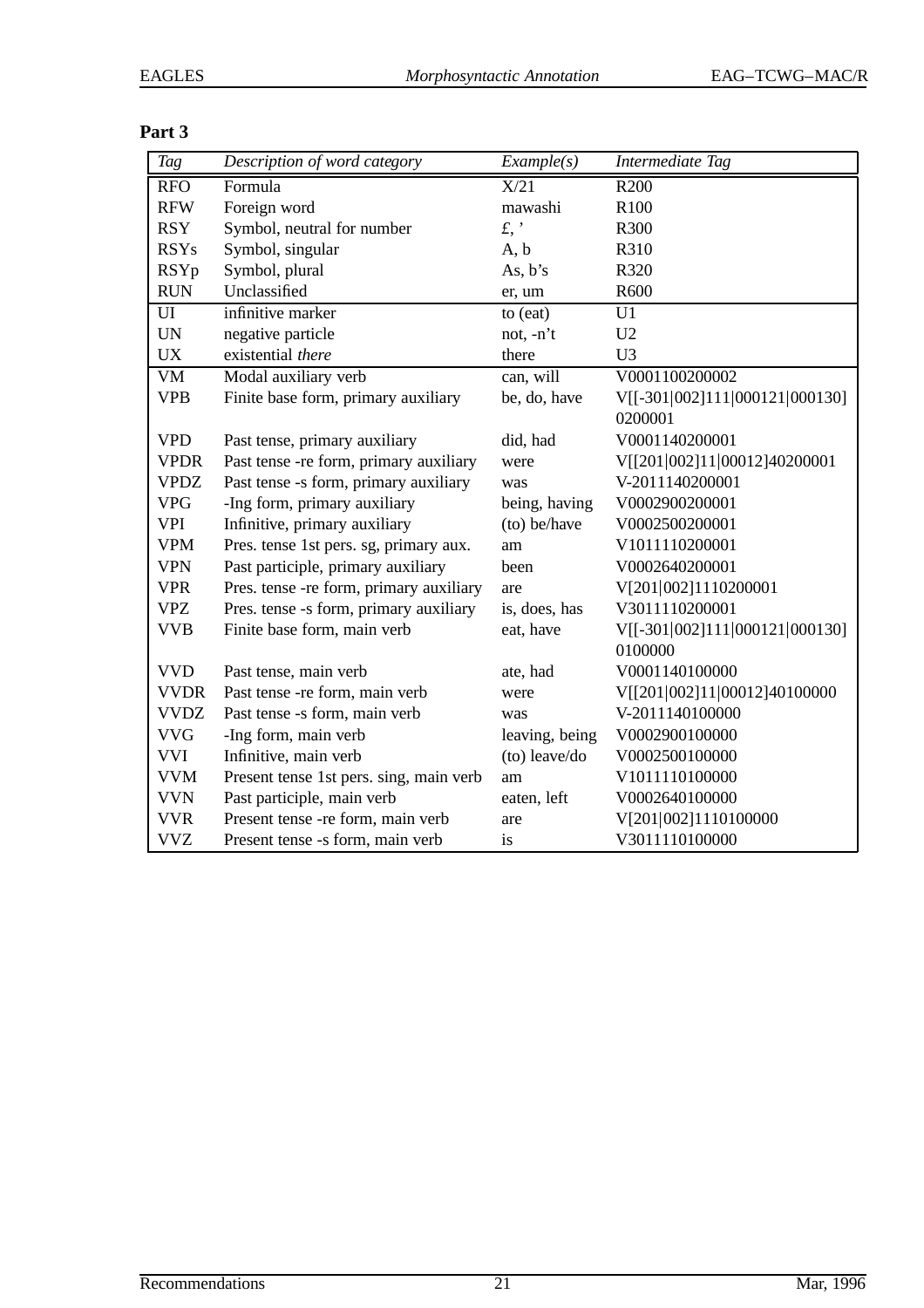# **B Italian DMI codes, with intermediate tags**

| Code         | Description of word category | Example(s)            | Intermediate Tag |
|--------------|------------------------------|-----------------------|------------------|
| <b>AFN</b>   | Adj.pos.femm.inv.            | carta/e valore        | AJ12[1 2]0       |
| <b>ANS</b>   | Adj.pos.comm.sing.           | dolce                 | AJ1410           |
| <b>ANP</b>   | Adj.pos.comm.plur.           | dolci                 | AJ1420           |
| <b>AMN</b>   | Adj.pos.masc.inv.            | complemento/i oggetto | AJ11[1 2]0       |
| <b>AFSS</b>  | Adj.sup.femm.sing.           | grandissima, massima  | AJ3210           |
| <b>AFPS</b>  | Adj.sup.femm.plur.           | grandissime, massime  | AJ3220           |
| <b>AMPS</b>  | Adj.sup.masc.plur.           | grandissimi, massimi  | AJ3120           |
| <b>AMSS</b>  | Adj.sup.masc.sing.           | grandissimo, massimo  | AJ3110           |
| <b>ANSC</b>  | Adj.com.comm.sing.           | maggiore              | AJ2410           |
| <b>ANPC</b>  | Adj.pos.comm.plur.           | maggiori              | AJ2420           |
| <b>ANNC</b>  | Adj.pos.comm.inv.            | meglio, peggio        | AJ24[1 2]0       |
| <b>ANN</b>   | Adj.pos.comm.inv.            | pari, dappoco         | AJ14[1 2]0       |
| <b>AFS</b>   | Adj.pos.femm.sing.           | vera                  | AJ1210           |
| <b>AFP</b>   | Adj.pos.femm.plur.           | vere                  | AJ1220           |
| <b>AMP</b>   | Adj.pos.masc.plur.           | veri                  | AJ1120           |
| <b>AMS</b>   | Adj.pos.masc.sing.           | vero                  | AJ1110           |
| B            | Adv.pos.                     | forte                 | AV1000           |
| BC           | Adv.com.                     | maggiormente          | AV2000           |
| <b>BS</b>    | Adv.pos.mann.                | fortemente            | AV1600           |
| <b>BSS</b>   | Adv.sup.mann.                | fortissimamente       | AV3600           |
| $\mathsf{C}$ | Conj.subord.                 | perché                | C200             |
| CC           | Conj.coord.                  | e                     | C100             |
| <b>DDMS</b>  | PrAdj.dem.masc.sing.         | quello, quel          | PD01100201       |
| <b>DDMP</b>  | PrAdj.dem.masc.plur.         | quelli                | PD01200201       |
| <b>DDFS</b>  | PrAdj.dem.femm.sing.         | quella                | PD02100201       |
| <b>DDFP</b>  | PrAdj.dem.femm.plur.         | quelle                | PD02200201       |
| <b>DDNS</b>  | PrAdj.dem.comm.sing.         | ciò                   | PD04100201       |
| <b>DDNP</b>  | PrAdj.dem.comm.plur.         | costoro               | PD04200201       |
| <b>DIMS</b>  | PrAdj.ind.masc.sing.         | alcuno, alcun         | PD01100202       |
| <b>DIMP</b>  | PrAdj.ind.masc.plur.         | alcuni                | PD01200202       |
| <b>DIFS</b>  | PrAdj.ind.femm.sing.         | qualcuna              | PD02100202       |
| <b>DIFP</b>  | PrAdj.ind.femm.plur.         | poche                 | PD02200202       |
| <b>DINS</b>  | PrAdj.ind.comm.sing.         | ogni                  | PD04100202       |
| <b>DINP</b>  | PrAdj.ind.comm.plur.         | tali, altrui          | PD04200202       |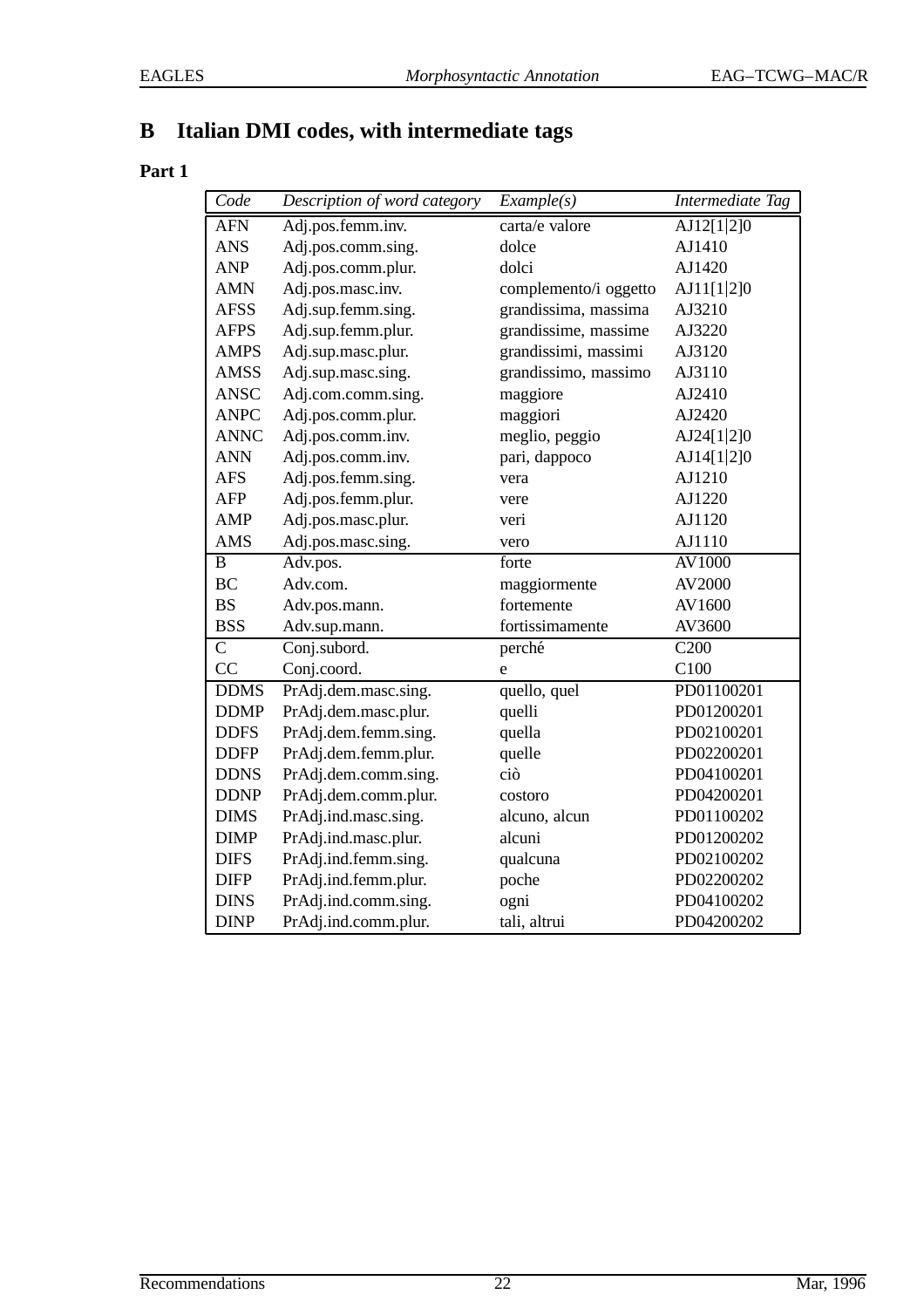| Code              | Description of word category | Example(s) | Intermediate Tag |
|-------------------|------------------------------|------------|------------------|
| <b>DEMS</b>       | PrAdj.escl.masc.sing.        | quanto!    | PD0110020003     |
| <b>DEMP</b>       | PrAdj.escl.masc.plur.        | quanti!    | PD0120020003     |
| <b>DEFS</b>       | PrAdj.escl.femm.sing.        | quanta!    | PD0210020003     |
| <b>DEFP</b>       | PrAdj.escl.femm.plur.        | quante!    | PD0220020003     |
| <b>DENS</b>       | PrAdj.escl.comm.sing.        | quale!     | PD0410020003     |
| <b>DENP</b>       | PrAdj.escl.comm.plur.        | quali!     | PD0420020003     |
| <b>DENN</b>       | PrAdj.escl.comm.inv.         | che!       | PD04[1 2]0020003 |
| DPMS1             | PrAdj.poss.1p.masc.sing.     | mio        | PD11100201       |
| DPMP1             | PrAdj.poss.1p.masc.plur.     | miei       | PD11200201       |
| DPFS1             | PrAdj.poss.1p.femm.sing.     | mia        | PD12100201       |
| DPFP1             | PrAdj.poss.1p.femm.plur.     | mie        | PD12200201       |
| DPMS <sub>2</sub> | PrAdj.poss.2p.masc.sing.     | tuo        | PD21100201       |
| DPMP <sub>2</sub> | PrAdj.poss.2p.masc.plur.     | tuoi       | PD21200201       |
| DPFS <sub>2</sub> | PrAdj.poss.2p.femm.sing.     | tua        | PD22100201       |
| DPFP2             | PrAdj.poss.2p.femm.plur.     | tue        | PD22200201       |
| DPMS3             | PrAdj.poss.3p.masc.sing.     | suo        | PD31100201       |
| DPMP3             | PrAdj.poss.3p.masc.plur.     | suoi       | PD31200201       |
| DPFS3             | PrAdj.poss.3p.femm.sing.     | sua        | PD32100201       |
| DPFP3             | PrAdj.poss.3p.femm.plur.     | sue        | PD32200201       |
| DPMS1             | PrAdj.poss.1p.masc.sing.     | nostro     | PD11100201       |
| DPMP1             | PrAdj.poss.1p.masc.plur.     | nostri     | PD11200201       |
| DPFS1             | PrAdj.poss.1p.femm.sing.     | nostra     | PD12100201       |
| DPFP1             | PrAdj.poss.1p.femm.plur.     | nostre     | PD12200201       |
| DPMS2             | PrAdj.poss.2p.masc.sing.     | vostro     | PD21100201       |
| DPMP <sub>2</sub> | PrAdj.poss.2p.masc.plur.     | vostri     | PD21200201       |
| DPFS2             | PrAdj.poss.2p.femm.sing.     | vostra     | PD22100201       |
| DPFP <sub>2</sub> | PrAdj.poss.2p.femm.plur.     | vostre     | PD22200201       |
| DPNP3             | PrAdj.poss.3p.comm.plur.     | loro       | PD34200201       |
| <b>DPNN</b>       | PrAdj.poss.comm.inv.         | altrui     | PD04[1 2]00201   |
| <b>DTMS</b>       | PrAdj.int.masc.sing.         | quanto?    | PD0110020001     |
| <b>DTMP</b>       | PrAdj.int.masc.plur.         | quanti?    | PD0120020001     |
| <b>DTFS</b>       | PrAdj.int.femm.sing.         | quanta?    | PD0210020001     |
| <b>DTFP</b>       | PrAdj.int.femm.plur.         | quante?    | PD0220020001     |
| <b>DTNN</b>       | PrAdj.int.comm.inv.          | che?       | PD04[1 2]0020001 |
| <b>DTNS</b>       | PrAdj.int.comm.sing.         | quale?     | PD0410020001     |
| <b>DTNP</b>       | PrAdj.int.comm.plur.         | quali?     | PD0420020001     |
| <b>DRNN</b>       | PrAdj.rel.comm.inv.          | che        | PD04[1 2]0020002 |
| <b>DRNS</b>       | PrAdj.rel.comm.sing.         | quale      | PD0410020002     |
| <b>DRNP</b>       | PrAdj.rel.comm.plur.         | quali      | PD0420020002     |
| I                 |                              | oh!        | I                |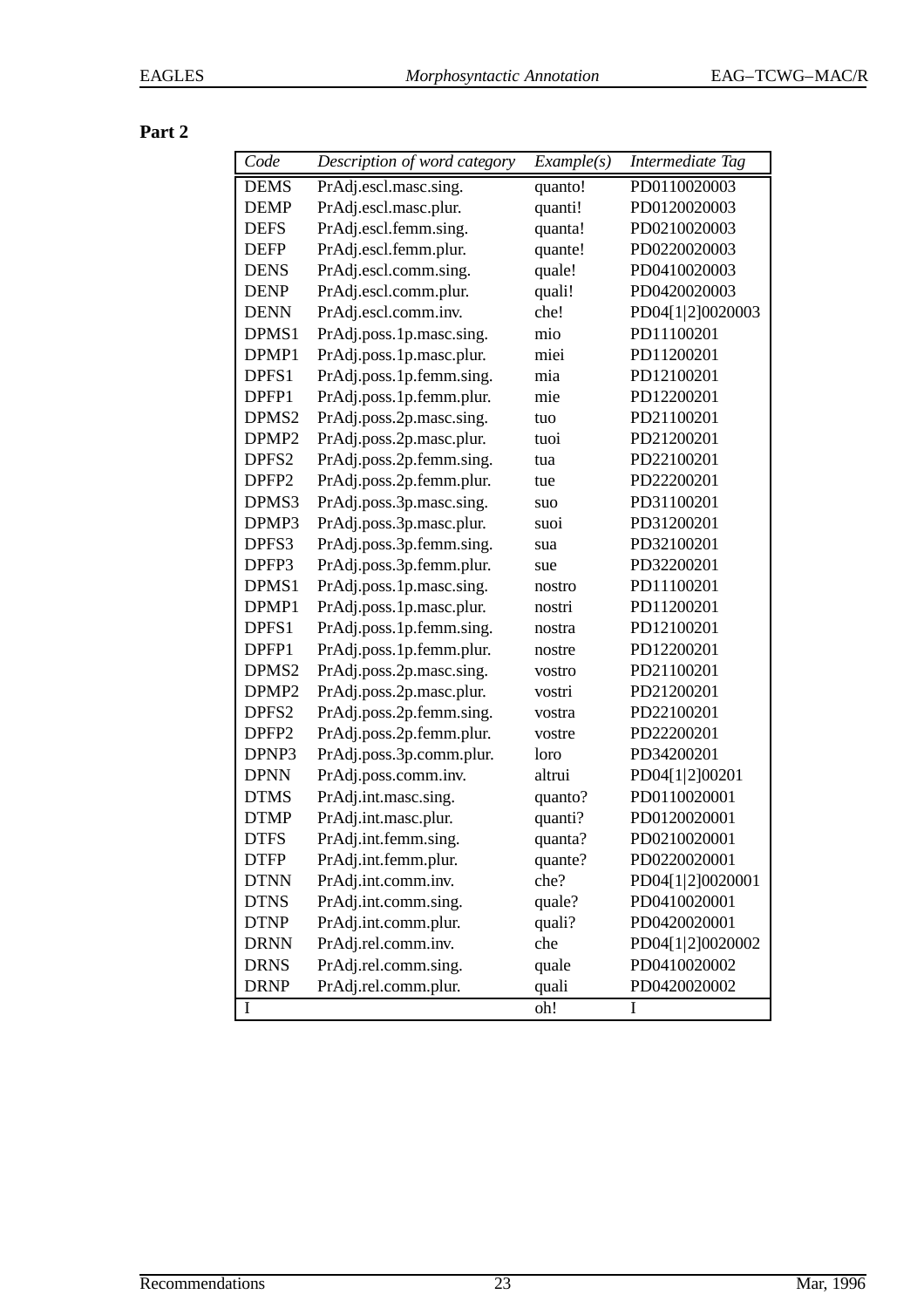| Code              | Description of word category | Example(s)          | Intermediate Tag |
|-------------------|------------------------------|---------------------|------------------|
| <b>SFN</b>        | Noun comm.femm.inv.          | attività (la/le)    | N12[1 2]         |
| <b>SFP</b>        | Noun comm.femm.plur.         | case                | N122             |
| <b>SFS</b>        | Noun comm.femm.sing.         | casa                | N121             |
| <b>SMN</b>        | Noun comm.masc.inv.          | re, caffè (il/i)    | N11[1 2]         |
| <b>SMP</b>        | Noun comm.masc.plur.         | libri               | N112             |
| <b>SMS</b>        | Noun comm.masc.sing.         | libro               | N111             |
| <b>SNN</b>        | Noun comm.comm.inv.          | sosia (il/la, i/le) | N14[1 2]         |
| <b>SNP</b>        | Noun comm.comm.plur.         | insegnanti (gli/le) | N142             |
| <b>SNS</b>        | Noun comm.comm.sing.         | insegnante (un/una) | N <sub>141</sub> |
| <b>SPFP</b>       | Noun prop.femm.plur.         | Marie               | N222             |
| <b>SPFS</b>       | Noun prop.femm.sing.         | Maria               | N221             |
| <b>SPMP</b>       | Noun prop.masc.plur.         | Borboni             | N212             |
| <b>SPMS</b>       | Noun prop.masc.sing.         | Mario               | N211             |
| PDMS3             | Pron.dem.masc.sing.3         | costui              | PD31100110       |
| <b>PDMS</b>       | Pron.dem.masc.sing.          | quello              | PD01100110       |
| <b>PDMP</b>       | Pron.dem.masc.sing.          | quelli              | PD01200110       |
| <b>PDFS</b>       | Pron.dem.femm.sing.          | quella              | PD02100110       |
| <b>PDFP</b>       | Pron.dem.femm.plur.          | quelle              | PD02200110       |
| <b>PDNS</b>       | Pron.dem.comm.sing.          | ciò                 | PD04100110       |
| <b>PDNP</b>       | Pron.dem.comm.plur.          | tali                | PD04200110       |
| <b>PEMS</b>       | Pron.escl.masc.sing.         | quanto!             | PD0110010003     |
| <b>PEMP</b>       | Pron.escl.masc.plur.         | quanti!             | PD0120010003     |
| <b>PEFS</b>       | Pron.escl.femm.sing.         | quanta!             | PD0210010003     |
| <b>PEFP</b>       | Pron.escl.femm.plur.         | quante!             | PD0220010003     |
| <b>PENS</b>       | Pron.escl.comm.sing.         | che (vedo!)         | PD0410010003     |
| <b>PENN</b>       | Pron.escl.comm.inv.          | chi!                | PD04[1 2]0010003 |
| <b>PIMS</b>       | Pron.ind.masc.sing.          | uno                 | PD01100120       |
| <b>PIMP</b>       | Pron.ind.masc.plur.          | alcuni              | PD01200120       |
| <b>PIFS</b>       | Pron.ind.femm.sing.          | una                 | PD02100120       |
| <b>PIFP</b>       | Pron.ind.femm.plur.          | alcune              | PD02200120       |
| <b>PINS</b>       | Pron.ind.comm.sing.          | chiunque            | PD04100120       |
| <b>PINP</b>       | Pron.ind.comm.plur.          | tali, quali         | PD04200120       |
| PPMS1             | Pron.poss.1p.masc.sing.      | mio                 | PD11100130       |
| PPMP1             | Pron.poss.1p.masc.plur.      | miei                | PD11200130       |
| PPFS1             | Pron.poss.1p.femm.sing.      | mia                 | PD12100130       |
| PPFP <sub>2</sub> | Pron.poss.1p.femm.plur.      | mie                 | PD12200130       |
| PPMS2             | Pron.poss.2p.masc.sing.      | tuo                 | PD21100130       |
| PPMP2             | Pron.poss.2p.masc.plur.      | tuoi                | PD21200130       |
| PPFS2             | Pron.poss.2p.femm.sing.      | tua                 | PD22100130       |
| PPFP <sub>2</sub> | Pron.poss.2p.femm.plur.      | tue                 | PD22200130       |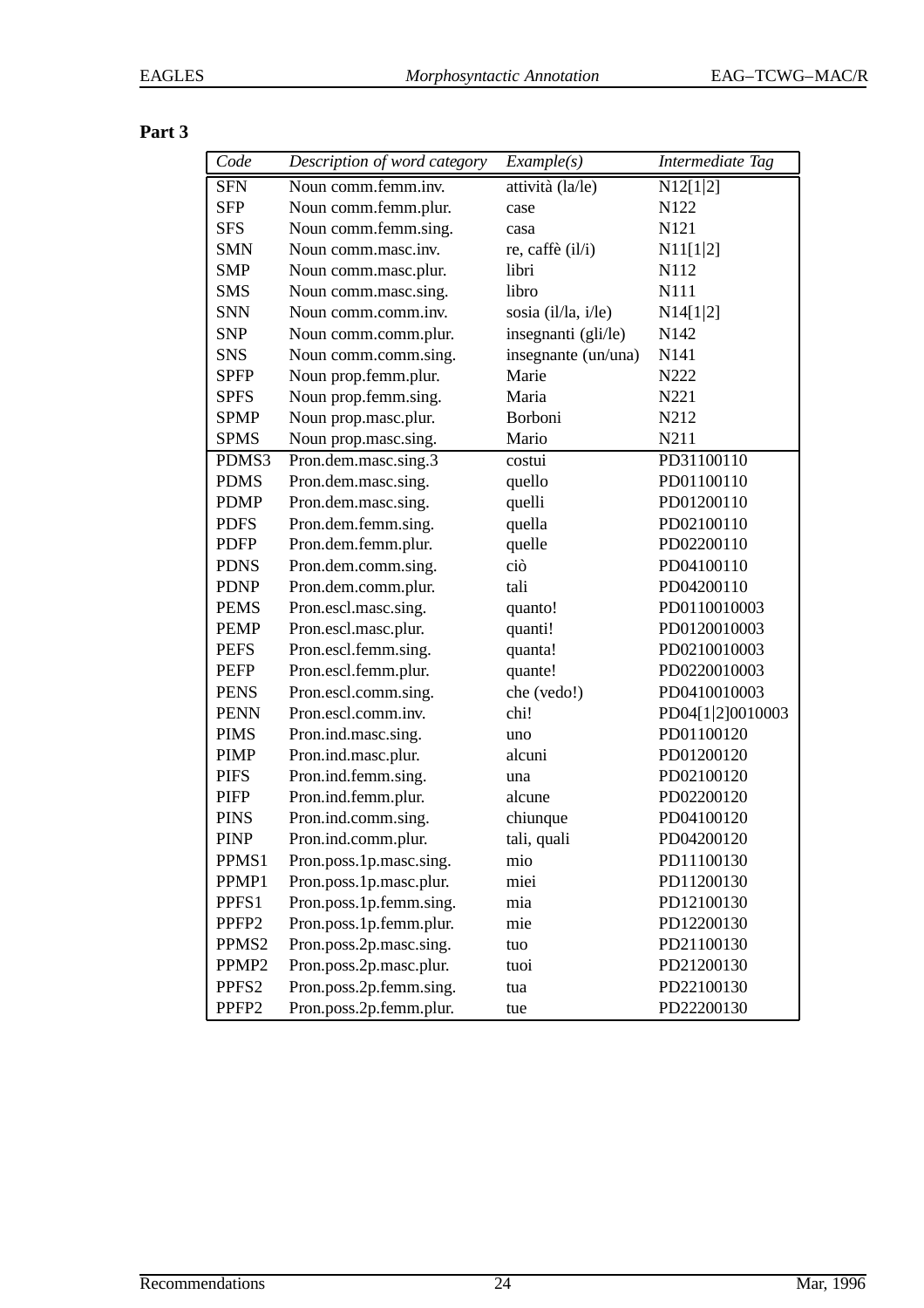| Code              | Description of word category | Example(s)      | Intermediate Tag |
|-------------------|------------------------------|-----------------|------------------|
| PPMS3             | Pron.poss.3p.masc.sing.      | suo             | PD31100130       |
| PPMP3             | Pron.poss.3p.masc.plur.      | suoi            | PD31200130       |
| PPFS3             | Pron.poss.3p.femm.sing.      | sua             | PD32100130       |
| PPFP3             | Pron.poss.3p.femm.plur.      | sue             | PD32200130       |
| PPMS1             | Pron.poss.1p.masc.sing.      | nostro          | PD11100130       |
| PPMP1             | Pron.poss.1p.masc.plur.      | nostri          | PD11200130       |
| PPFS1             | Pron.poss.1p.femm.sing.      | nostra          | PD12100130       |
| PPFP1             | Pron.poss.1p.femm.plur.      | nostre          | PD12200130       |
| PPMS <sub>2</sub> | Pron.poss.2p.masc.sing.      | vostro          | PD21100130       |
| PPMP <sub>2</sub> | Pron.poss.2p.masc.plur.      | vostri          | PD21200130       |
| PPFS <sub>2</sub> | Pron.poss.2p.femm.sing.      | vostra          | PD22100130       |
| PPFP <sub>2</sub> | Pron.poss.2p.femm.plur.      | vostre          | PD22200130       |
| PPNP3             | Pron.poss.3p.comm.plur.      | loro            | PD34200130       |
| <b>PTNS</b>       | Pron.int.comm.sing.          | chi?            | PD0410010001     |
| <b>PTNN</b>       | Pron.int.comm.inv.           | che?            | PD04[1 2]0010001 |
| <b>PTMS</b>       | Pron.int.masc.sing.          | quanto?         | PD0110010001     |
| <b>PTMP</b>       | Pron.int.masc.plur.          | quanti?         | PD0120010001     |
| <b>PTFS</b>       | Pron.int.femm.sing.          | quanta?         | PD0210010001     |
| <b>PTFP</b>       | Pron.int.femm.plur.          | quante?         | PD0220010001     |
| <b>PRNN</b>       | Pron.rel.comm.inv.           | che, chi, cui   | PD04[1 2]0010002 |
| <b>PRNS</b>       | Pron.rel.comm.sing.          | quanto          | PD0410010002     |
| <b>PRMS</b>       | Pron.rel.masc.sing.          | quanto          | PD0110010002     |
| <b>PRMP</b>       | Pron.rel.masc.plur.          | quanti          | PD0120010002     |
| <b>PRFP</b>       | Pron.rel.femm.plur.          | quante          | PD0220010002     |
| PQNS1             | Pron.pers.comm.sing.1        | io              | PD141001001      |
| PQNS2             | Pron.pers.comm.plur.2        | tu              | PD241001001      |
| PQMS3             | Pron.pers.masc.sing.3        | egli, lui, esso | PD311001001      |
| PQFS3             | Pron.pers.femm.sing.3        | ella, lei, essa | PD321001001      |
| PQNP1             | Pron.pers.comm.plur.1        | noi             | PD142001001      |
| PQNP2             | Pron.pers.comm.plur.2        | voi             | PD242001001      |
| PQNP3             | Pron.pers.comm.plur.3        | loro            | PD342001001      |
| PQMP3             | Pron.pers.masc.plur.3        | essi            | PD312001001      |
| PQFP3             | Pron.pers.femm.plur.3        | esse            | PD322001001      |
| PQNS1             | Pron.pers.comm.sing.1        | me              | PD141001001      |
| PQNS2             | Pron.pers.comm.sing.2        | te              | PD241001001      |
| PQMS3             | Pron.pers.masc.sing.3        | lui, esso       | PD311001001      |
| PQFS3             | Pron.pers.femm.sing.3        | lei, essa       | PD321001001      |
| PQNP1             | Pron.pers.comm.plur.1        | noi             | PD142001001      |
| PQNP2             | Pron.pers.comm.plur.2        | voi             | PD242001001      |
| PQNP3             | Pron.pers.comm.plur.3        | loro            | PD342001001      |
| PQMP3             | Pron.pers.masc.plur.3        | essi            | PD312001001      |
| PQFP3             | Pron.pers.femm.plur.3        | esse            | PD322001001      |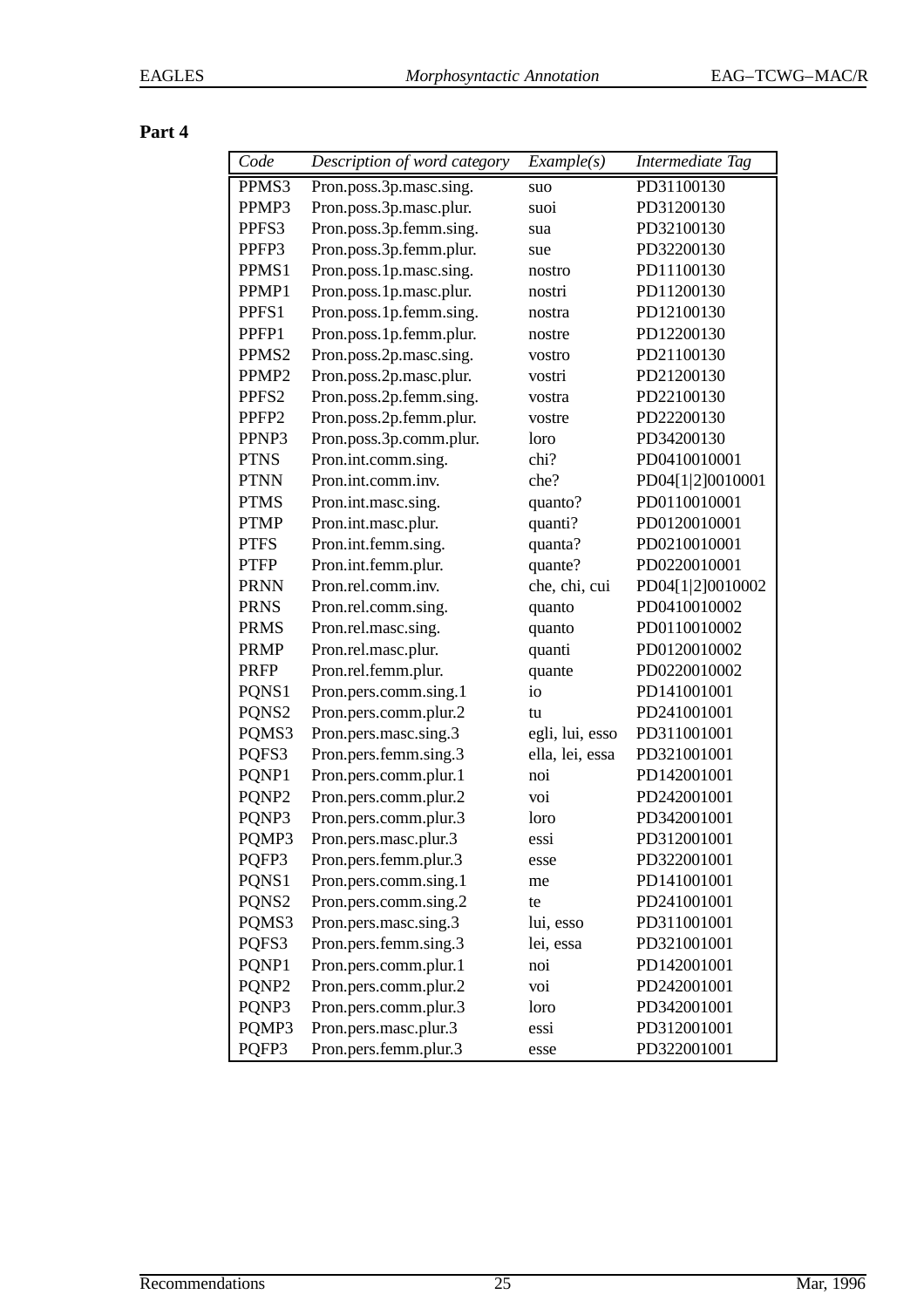| Code               | Description of word category | Example(s)     | <b>Intermediate Tag</b> |
|--------------------|------------------------------|----------------|-------------------------|
| PQNS1              | Pron.pers.comm.sing.1        | mi             | PD141001001             |
| PQNS2              | Pron.pers.comm.sing.2        | $\mathbf{t}$   | PD241001001             |
| PQMS3              | Pron.pers.masc.sing.3        | gli            | PD311001001             |
| PQNP1              | Pron.pers.comm.plur.1        | ci             | PD142001001             |
| PQNP2              | Pron.pers.comm.plur.2        | vi             | PD242001001             |
| PQNP3              | Pron.pers.comm.plur.3        | loro           | PD342001001             |
| PQMP3              | Pron.pers.masc.plur.3        | $\mathbf{h}$   | PD312001001             |
| PQFP3              | Pron.pers.femm.plur.3        | le             | PD322001001             |
| PFNS1              | Pron.refl.comm.sing.1        | mi (me stesso) | PD141001002             |
| PFNS <sub>2</sub>  | Pron.refl.comm.sing.1        | ti (te stesso) | PD241001002             |
| PFNN3              | Pron.refl.comm.inv. 3        | sè, si         | PD311001002             |
| PFNP1              | Pron.refl.comm.plur.1        | ci             | PD142001002             |
| PFNP <sub>2</sub>  | Pron.refl.comm.plur.2        | vi             | PD242001002             |
| PFNP3              | Pron.refl.comm.plur.3        | loro           | PD342001002             |
| <b>VFY</b>         | Verb aux. inf.pres.          | avere          | V00025101               |
| <b>VGY</b>         | Verb aux. ger.pres.          | avendo         | V00027102               |
| <b>VF</b>          | Verb main inf.pres.          | amare          | V00025101               |
| VG                 | Verb main ger.pres.          | amando         | V00027102               |
| <b>VP1IFY</b>      | Verb aux. 1pl.ind.fut.       | avremo         | V10211302               |
| <b>VP2IFY</b>      | Verb aux. 2pl.ind.fut.       | avrete         | V20211302               |
| VP3IFY             | Verb aux. 3pl.ind.fut.       | avranno        | V30211302               |
| <b>VS1IFY</b>      | Verb aux. 1sg.ind.fut.       | avrò           | V10111302               |
| <b>VS2IFY</b>      | Verb aux. 2sg.ind.fut.       | avrai          | V20111302               |
| <b>VS3IFY</b>      | Verb aux. 3sg.ind.fut.       | avrà           | V30111302               |
| <b>VP1IF</b>       | Verb main 1pl.ind.fut.       | ameremo        | V10211301               |
| VP2IF              | Verb main 2pl.ind.fut.       | amerete        | V20211301               |
| VP3IF              | Verb main 3pl.ind.fut.       | ameranno       | V30211301               |
| <b>VS1IF</b>       | Verb main 1sg.ind.fut.       | amerò          | V10111301               |
| VS2IF              | Verb main 2sg.ind.fut.       | amerai         | V20111301               |
| VS3IF              | Verb main 3sg.ind.fut.       | amerà          | V30111301               |
| <b>VP1CIY</b>      | Verb aux. 1pl.subj.impf.     | avessimo       | V10212202               |
| VP2CIY             | Verb aux. 2pl.subj.impf.     | aveste         | V20212202               |
| VP3CIY             | Verb aux. 3pl.subj.impf.     | avessero       | V30212202               |
| <b>VS1CIY</b>      | Verb aux. 1sg.subj.impf.     | avessi         | V10112202               |
| VS2CIY             | Verb aux. 2sg.subj.impf.     | avessi         | V20112202               |
| VS3CIY             | Verb aux. 3sg.subj.impf.     | avesse         | V30112202               |
| <b>VP1CI</b>       | Verb main 1pl.subj.impf.     | amassimo       | V10212201               |
| VP2CI              | Verb main 2pl.subj.impf.     | amaste         | V20212201               |
| VP3CI              | Verb main 3pl.subj.impf.     | amassero       | V30212201               |
| VS <sub>1</sub> CI | Verb main 1sg.subj.impf.     | amassi         | V10112201               |
| VS2CI              | Verb main 2sg.subj.impf.     | amassi         | V20112201               |
| VS3CI              | Verb main 3sg.subj.impf.     | amasse         | V30112201               |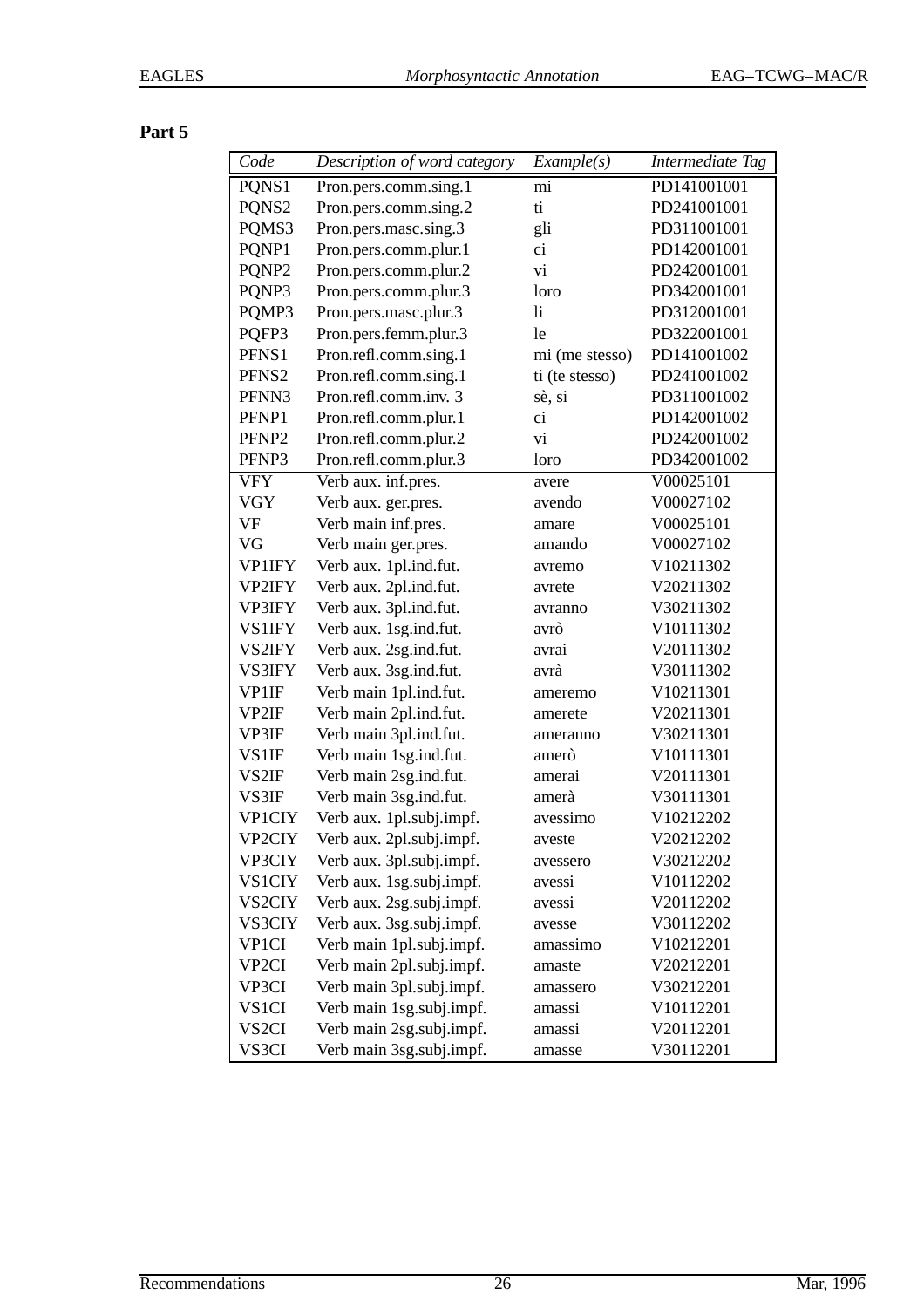| Code               | Description of word category | Example(s) | <b>Intermediate Tag</b> |
|--------------------|------------------------------|------------|-------------------------|
| <b>VP1IIY</b>      | Verb aux. 1pl.ind.impf.      | avevamo    | V10211202               |
| VP2IIY             | Verb aux. 2pl.ind.impf.      | avevate    | V20211202               |
| VP3IIY             | Verb aux. 3pl.ind.impf.      | avevano    | V30211202               |
| <b>VS1IIY</b>      | Verb aux. 1sg.ind.impf.      | avevo      | V10111202               |
| <b>VS2IIY</b>      | Verb aux. 2sg.ind.impf.      | avevi      | V20111202               |
| VS3IIY             | Verb aux. 3sg.ind.impf.      | aveva      | V30111202               |
| VP1II              | Verb main 1pl.ind.impf.      | amavamo    | V10211201               |
| VP2II              | Verb main 2pl.ind.impf.      | amavate    | V20211201               |
| VP3II              | Verb main 3pl.ind.impf.      | amavano    | V30211201               |
| VS <sub>1II</sub>  | Verb main 1sg.ind.impf.      | amavo      | V10111201               |
| VS2II              | Verb main 2sg.ind.impf.      | amavi      | V20111201               |
| VS3II              | Verb main 3sg.ind.impf.      | amava      | V30111201               |
| <b>VP1CPY</b>      | Verb aux. 1pl.subj.pres.     | abbiamo    | V10212102               |
| VP2CPY             | Verb aux. 2pl.subj.pres.     | abbiate    | V20212102               |
| VP3CPY             | Verb aux. 3pl.subj.pres.     | abbiano    | V30212102               |
| <b>VS1CPY</b>      | Verb aux. 1sg.subj.pres.     | abbia      | V10112102               |
| VS2CPY             | Verb aux. 2sg.subj.pres.     | abbia      | V20112102               |
| VS3CPY             | Verb aux. 3sg.subj.pres.     | abbia      | V30112102               |
| <b>VP1CP</b>       | Verb main 1pl.subj.pres.     | amiamo     | V10212101               |
| VP <sub>2</sub> CP | Verb main 2pl.subj.pres.     | amiate     | V20212101               |
| VP3CP              | Verb main 3pl.subj.pres.     | amino      | V30212101               |
| <b>VS1CP</b>       | Verb main 1sg.subj.pres.     | ami        | V10112101               |
| VS <sub>2</sub> CP | Verb main 2sg.subj.pres.     | ami        | V20112101               |
| VS3CP              | Verb main 3sg.subj.pres.     | ami        | V30112101               |
| VP1DPY             | Verb aux. 1pl.cond.pres.     | avremmo    | V10214102               |
| VP2DPY             | Verb aux. 2pl.cond.pres.     | avreste    | V20214102               |
| VP3DPY             | Verb aux. 3pl.cond.pres.     | avrebbero  | V30214102               |
| <b>VS1DPY</b>      | Verb aux. 1sg.cond.pres.     | avrei      | V10114102               |
| VS2DPY             | Verb aux. 2sg.cond.pres.     | avresti    | V20114102               |
| VS3DPY             | Verb aux. 3sg.cond.pres.     | avrebbe    | V30114102               |
| VP1DP              | Verb main 1pl.cond.pres.     | ameremmo   | V10214101               |
| VP <sub>2</sub> DP | Verb main 2pl.cond.pres.     | amereste   | V20214101               |
| VP3DP              | Verb main 3pl.cond.pres.     | amerebbero | V30214101               |
| VS <sub>1</sub> DP | Verb main 1sg.cond.pres.     | amerei     | V10114101               |
| VS <sub>2</sub> DP | Verb main 2sg.cond.pres.     | ameresti   | V20114101               |
| VS3DP              | Verb main 3sg.cond.pres.     | amerebbe   | V30114101               |
| <b>VP1IPY</b>      | Verb aux. 1pl.ind.pres.      | abbiamo    | V10211102               |
| VP2IPY             | Verb aux. 2pl.ind.pres.      | avete      | V20211102               |
| VP3IPY             | Verb aux. 3pl.ind.pres.      | hanno      | V30211102               |
| <b>VS1IPY</b>      | Verb aux. 1sg.ind.pres.      | ho         | V10111102               |
| <b>VS2IPY</b>      | Verb aux. 2sg.ind.pres.      | hai        | V20111102               |
| VS3IPY             | Verb aux. 3sg.ind.pres.      | ha         | V30111102               |